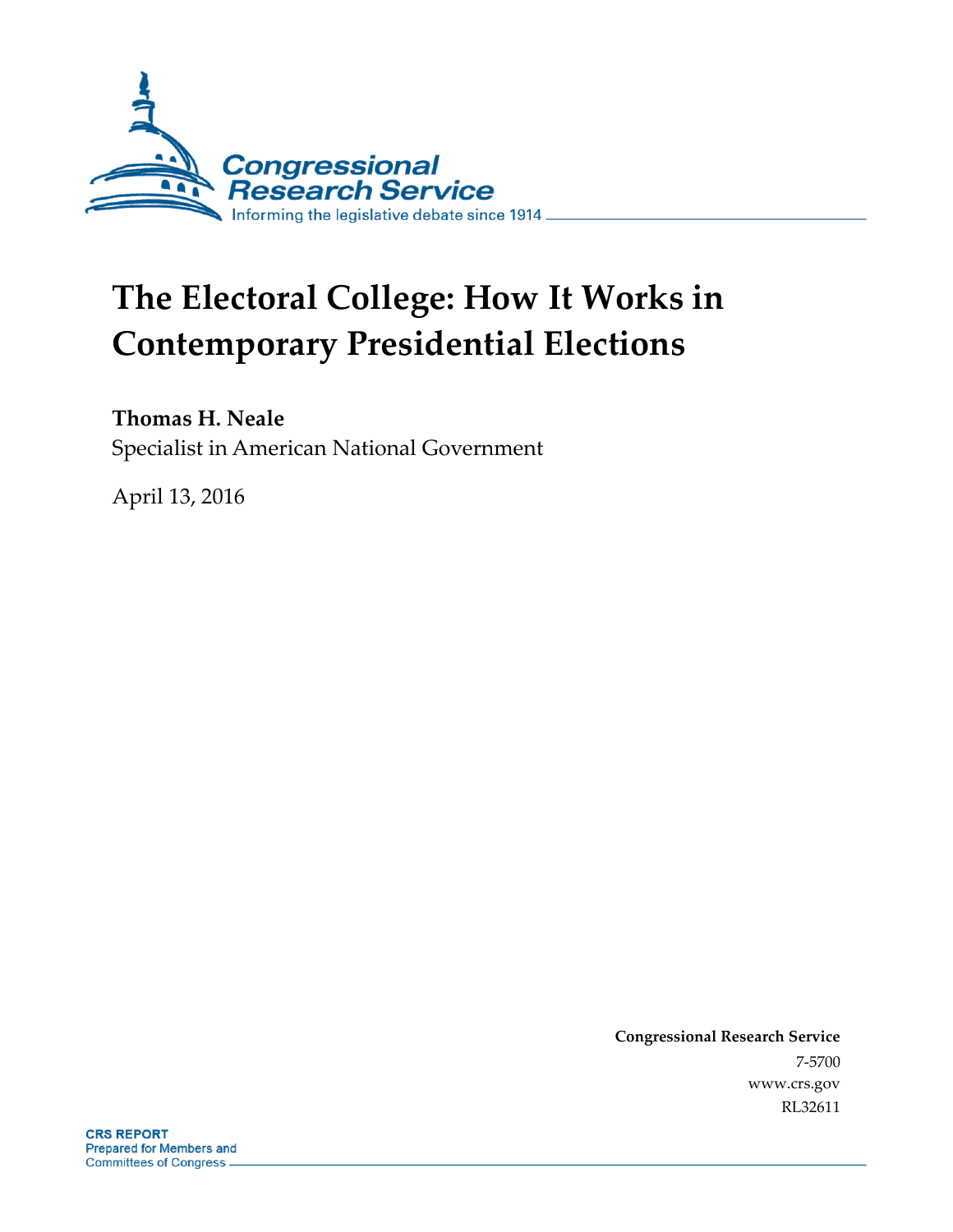## **Summary**

When Americans vote for a President and Vice President, they are actually choosing presidential electors, known collectively as the electoral college. It is these officials who choose the President and Vice President of the United States. The complex elements comprising the electoral college system are responsible for one of the most important processes of the American political and constitutional system: election of the President and Vice President. A failure to elect a President, or worse, the choice of a chief executive whose legitimacy might be open to question, could precipitate a constitutional crisis that would require prompt, judicious, and well-informed action by Congress.

Article II, Section 1 of the Constitution, as amended in 1804 by the Twelfth Amendment, sets the requirements for election of the President and Vice President. It authorizes each state to appoint, by whatever means the legislature chooses, a number of electors equal to the combined total of its Senate and House of Representatives delegations, for a contemporary total of 538, including 3 electors for the District of Columbia. Since the Civil War, the states have universally provided for popular election of the presidential electors. Anyone may serve as an elector, except Members of Congress and persons holding offices of "Trust or Profit" under the Constitution. Every presidential election year, political parties and other political groups nominate their national candidates for President and Vice President. In each state where they are entitled to be on the ballot, they also nominate a group (a "slate" or "ticket") of candidates for the office of elector equal in number to the electoral votes to which the state is entitled and who are committed to the presidential and vice presidential candidates they were nominated to support.

On election day, Tuesday after the first Monday in November (November 8 in 2016), voters cast a single vote for their preferred candidates for President and Vice President. They are actually voting for the slate of electors in their state pledged to those candidates. In 48 states and the District of Columbia, the entire slate of electors winning the most popular votes in the state is elected, a practice known as "winner-take-all" or "the general ticket" system. Maine and Nebraska use an alternative method, the "district system," which awards two electors to the popular vote winners statewide, and one to the popular vote winners in each congressional district. Electors assemble in their respective states on the Monday after the second Wednesday in December (December 19 in 2016). They are expected, but not constitutionally bound, to vote for the candidates they represent. The electors cast separate ballots for President and Vice President, after which the electoral college ceases to exist until the next presidential election. State electoral vote results are reported to Congress and other designated authorities; they are then counted and declared at a joint session of Congress held on January 6 of the year after the election; Congress may, however, change this date by joint resolution. A majority of electoral votes (currently 270 of 538) is required to win, but the results submitted by any state are open to challenge at the joint session, as provided by law.

Past proposals for change by constitutional amendment have included various reform options and direct popular election, which would eliminate the electoral college system, but no substantive action on this issue has been taken in Congress for more than 20 years. At present, however, a non-governmental organization, the National Popular Vote (NPV) campaign, proposes to reform the electoral college by action taken at the state level through an interstate compact; 10 states and the District of Columbia have approved the NPV compact to date.

For further information on contemporary proposals to reform or eliminate the electoral college, please consult CRS Report R43824, *Electoral College Reform: Contemporary Issues for Congress*, by Thomas H. Neale, and CRS Report R43823, *The National Popular Vote Initiative: Direct Election of the President by Interstate Compact*, by Thomas H. Neale and Andrew Nolan.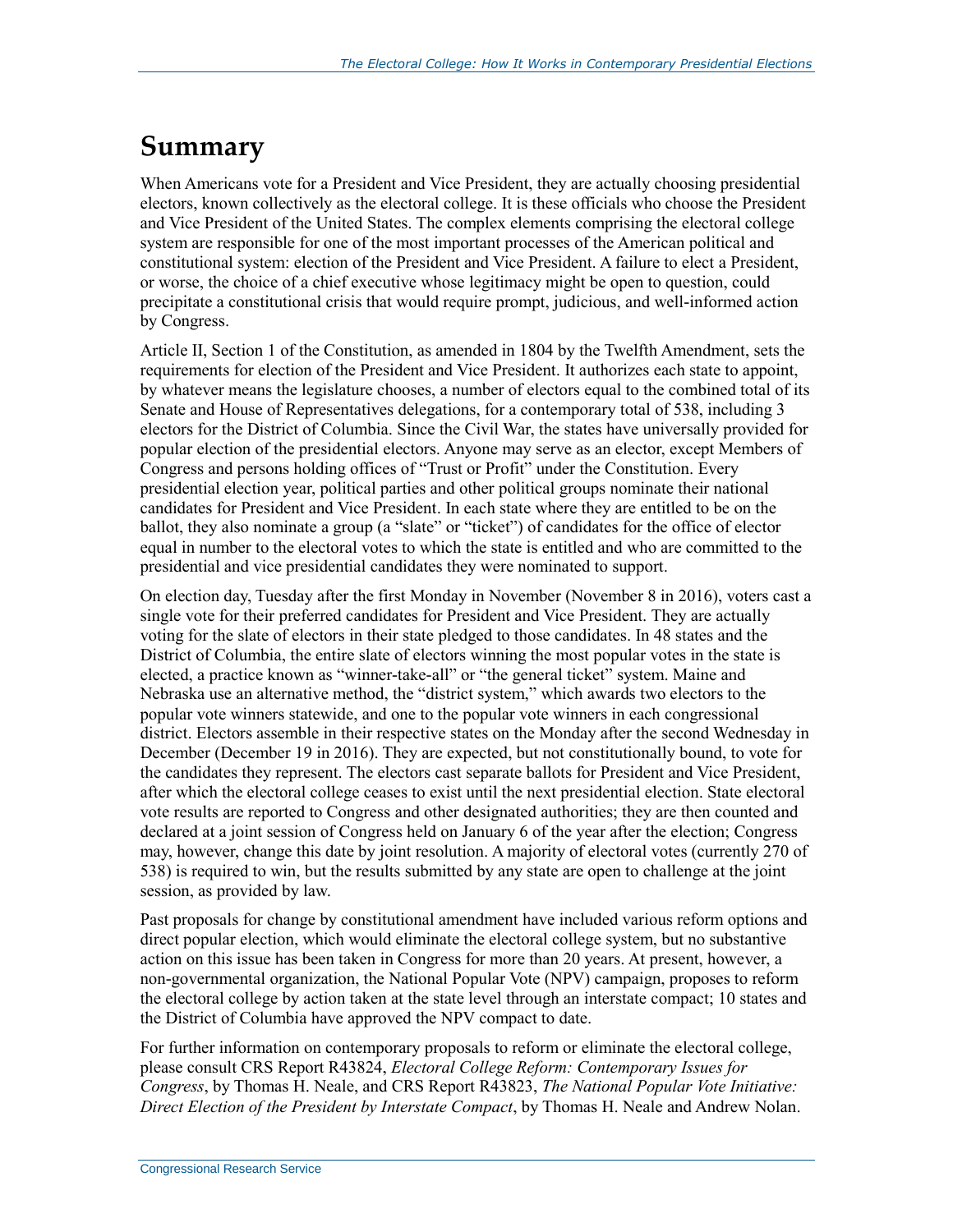## **Contents**

| The General Ticket and District Systems: How the States Award Their Electoral Votes 7 |  |
|---------------------------------------------------------------------------------------|--|
|                                                                                       |  |
|                                                                                       |  |
|                                                                                       |  |
|                                                                                       |  |
|                                                                                       |  |
|                                                                                       |  |
| A Tie or Failure to Win a Majority in the Electoral College: Contingent Election by   |  |
|                                                                                       |  |
|                                                                                       |  |
|                                                                                       |  |
|                                                                                       |  |

## **Figures**

| Figure A-1. Map of State Electoral Vote Allocations, Presidential Elections of 2012, |  |
|--------------------------------------------------------------------------------------|--|
|                                                                                      |  |

## **Tables**

| Table A-1. Electoral Vote Allocation by States and the District of Columbia, Presidential |  |
|-------------------------------------------------------------------------------------------|--|
|                                                                                           |  |

## **Appendixes**

Appendix. Electoral Vote Allocation by States and the District of Columbia ............................... 16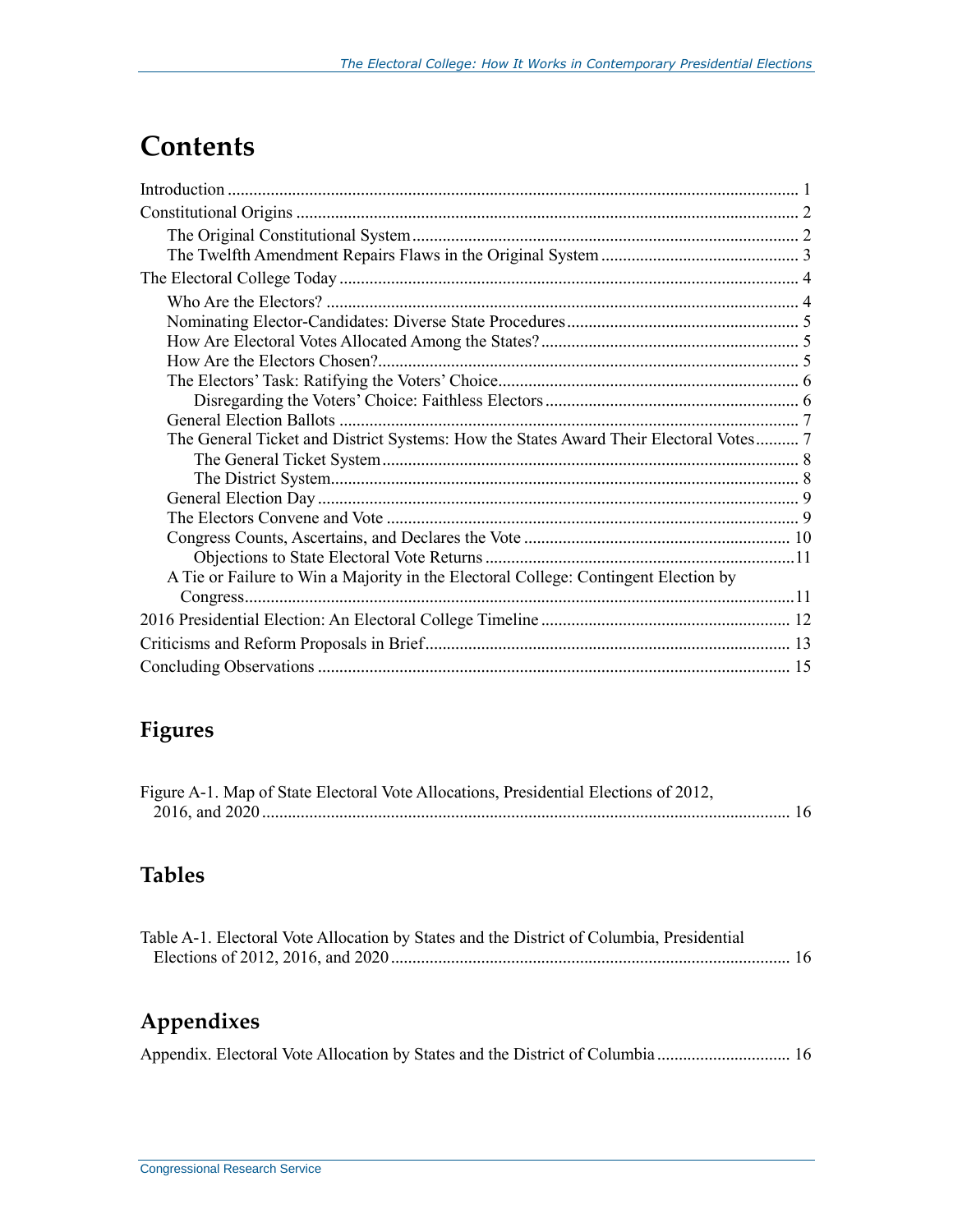## **Contacts**

|--|--|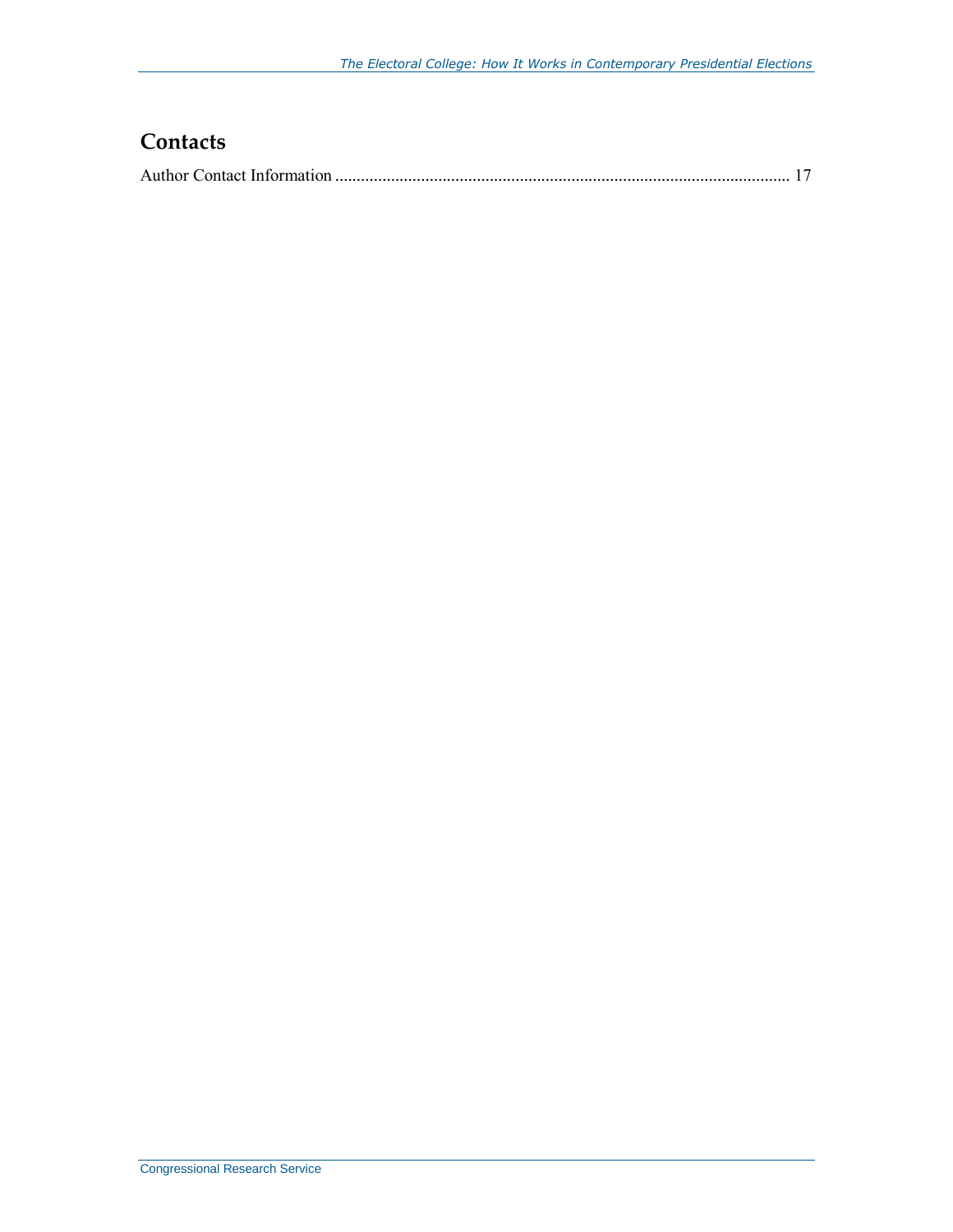## **Introduction**

The President and Vice President of the United States are chosen indirectly by a group of persons elected by American voters. These officials are known as electors, and the institution is referred to collectively as the electoral college. Established in 1787 as one of several compromises in the Constitution, the electoral college and an array of subsequent federal and state laws and political party practices together comprise the electoral college system. It has been criticized by some as an undemocratic anachronism, but praised by others as a pillar of political stability and American federalism. Absent a constitutional amendment, or the success of non-governmental initiatives, such as National Popular Vote,<sup>1</sup> this system will likely continue to govern U.S. presidential elections for the foreseeable future.

While the electoral college has delivered "the people's choice" in 53 of 57 elections under the Constitution, in four instances it has chosen Presidents who received fewer popular votes than their major opponents. Three occurred in the  $19<sup>th</sup>$  century, in the elections of 1824, 1876, and 1888. The elections in  $1824<sup>2</sup>$  and  $1876<sup>3</sup>$  of candidates who received fewer popular votes than their leading opponents revealed the weaknesses of the system and led to constitutional crises in both instances and brought the nation to the brink of civil disturbance. <sup>4</sup> Most recently, in the presidential election of 2000, George W. Bush narrowly won the electoral vote and the presidency but with fewer popular votes than his major opponent, Al Gore, Jr. This event, sometimes referred to as an electoral college "misfire," or "wrong winner," continues to influence American political discourse more than a decade later. In the contentious political atmosphere of contemporary presidential elections, another misfire, a tie vote in the electoral college, the failure of any candidate to receive a majority of electoral votes, or an extremely close election—in either popular or electoral votes—could arguably lead to an acrimonious and protracted political struggle, or even a constitutional crisis. As James Madison wrote, "a people who mean to be their own governours, must arm themselves with the power which knowledge gives."<sup>5</sup> This report seeks to arm Members of Congress and congressional staff with knowledge of and familiarity with the various components and functions of this complex institution.

<sup>&</sup>lt;sup>1</sup> The National Popular Vote initiative is examined later in this report, under "Criticisms and Reform Proposals in Brief." It is also the subject of CRS Report R43823, *The National Popular Vote Initiative: Direct Election of the President by Interstate Compact*, by Thomas H. Neale and Andrew Nolan.

 $2$  With the electoral vote split between four candidates in 1824, the House of Representatives chose the President in a contingent election conducted in early 1825. The House picked the runner-up candidate, John Quincy Adams, who had received fewer electoral and popular votes (84 and 108,740) than front-runner Andrew Jackson (99 and 153,544).

 $3$  In the 1876 presidential election, the political parties in three southern states both claimed victory and submitted competing slates of electors. A constitutional crisis and potential civil violence were averted by the so-called Compromise of 1877, in which Republican electors for Rutherford B. Hayes were accepted and Hayes was elected (185 electoral and 4,034,311 popular votes) over Samuel Tilden (184 electoral and 4,288,586 popular votes). In exchange, Federal troops were withdrawn from states of the former Confederacy, leading to the restoration of conservative Democratic state governments and disenfranchisement of African Americans.

<sup>&</sup>lt;sup>4</sup> In contrast, the electoral college "misfire" of 1888 generated little controversy. One analysis, noting the misfires of 1876 and 1888, and that the election of 1884 came within 600 votes of being a "misfire," speculates that "shock and popular outrage ... in 1888 must have been tempered by the fact that such events were not unheard of ... " during this period of extremely close presidential contests. See: David W. Abbott and James P. Levine, *Wrong Winner, The Coming Debacle in the Electoral College* (New York: Praeger Publishers, 1991), p. 26.

<sup>5</sup> "Letter to W.T. Barry," August 4, 1822. in James Madison, *The Writings of James Madison* (New York: G.P. Putnam's Sons, 1900-1910), vol. 9, p. 103.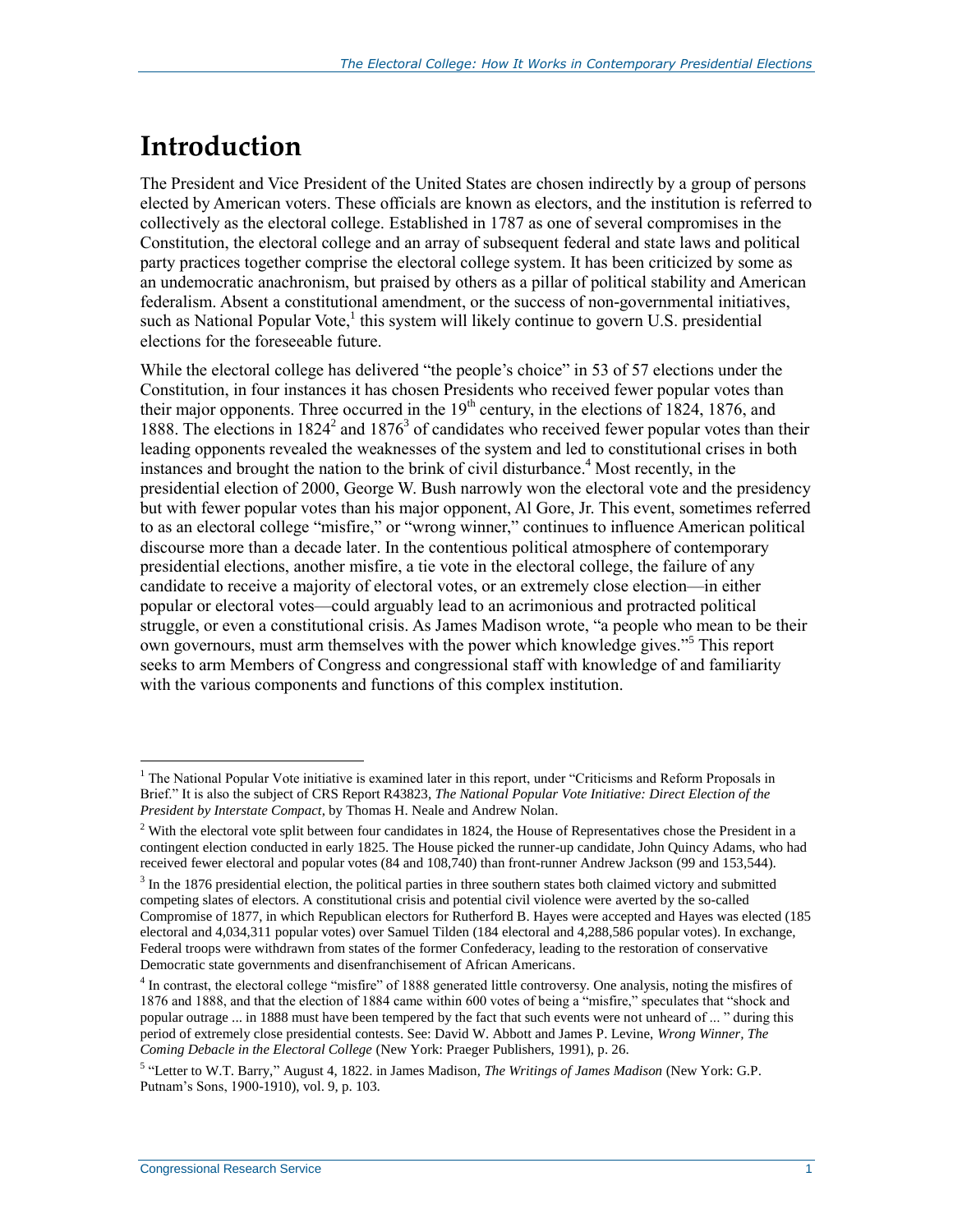## **Constitutional Origins**

The Constitutional Convention of 1787 considered several methods of electing the President, including selection by Congress, by the governors of the states, by the state legislatures, by a special group of Members of Congress chosen by lot, and by direct popular election. None of these alternatives, however, proved satisfactory to the convention delegates. Late in the convention, the matter was referred to the Committee of Eleven on Postponed Matters, which devised the electoral college system in its original form.<sup>6</sup> This plan, which met with widespread approval by the delegates, was incorporated into the final document with only minor changes. As devised by the committee, the electoral college met several standards. It sought to

- reconcile and balance differing state and federal interests;
- give the state legislatures the authority to provide their preferred means of choosing the electors, including by popular vote, selection by the legislature itself, or any other method;
- by providing the "constant two" "senatorial" or at-large electors, afford the "smaller" states some additional leverage, so the election process would not be totally dominated by the more populous states;
- preserve the presidency as independent of Congress for election and reelection; and
- generally insulate the election process from political manipulation.

In the final analysis, the electoral college method of electing the President and Vice President was perhaps the best deal the delegates felt they could get—seemingly the only one on which a consensus could be formed—and one of many compromises that contributed to the convention's success. Alexander Hamilton expressed the delegates'satisfaction with, and perhaps their relief concerning, the solution they had crafted, when he wrote this of the electoral college in *The Federalist:*

The mode of appointment of the Chief Magistrate of the United States is almost the only part of the system, of any consequence, which has escaped without severe censure, or which has received the slightest mark of approbation from its opponents.... I venture somewhat further, and hesitate not to affirm that if the manner of it be not perfect, it is at least excellent. It united in an eminent degree all the advantages the union of which was to be wished for. $7$ 

## **The Original Constitutional System**

The Constitution gave each state a number of electors equal to the combined total of its Senate and House of Representatives membership. $8$  The electors were to be chosen by the states "in such Manner as the Legislature thereof may direct" (Article II, Section 1). Qualifications for the office

 $6$  Although the term is not found in the Constitution, the electors have been known collectively as the electoral college since the early days of the republic, an expression that may be misleading, since the college has no continuing existence, never meets in plenary session, and ceases to exist immediately after the electors have performed their function.

<sup>7</sup> Alexander Hamilton, "The Method of Electing the President," in *The Federalist*, number 68 (Cambridge, MA: Belknap Press of Harvard U. Press, 1966), p. 440.

<sup>8</sup> A map and table portraying the current allocation of electoral votes among the states may be found in the **[Appendix](#page-19-0)** to this report, on pages 14-15.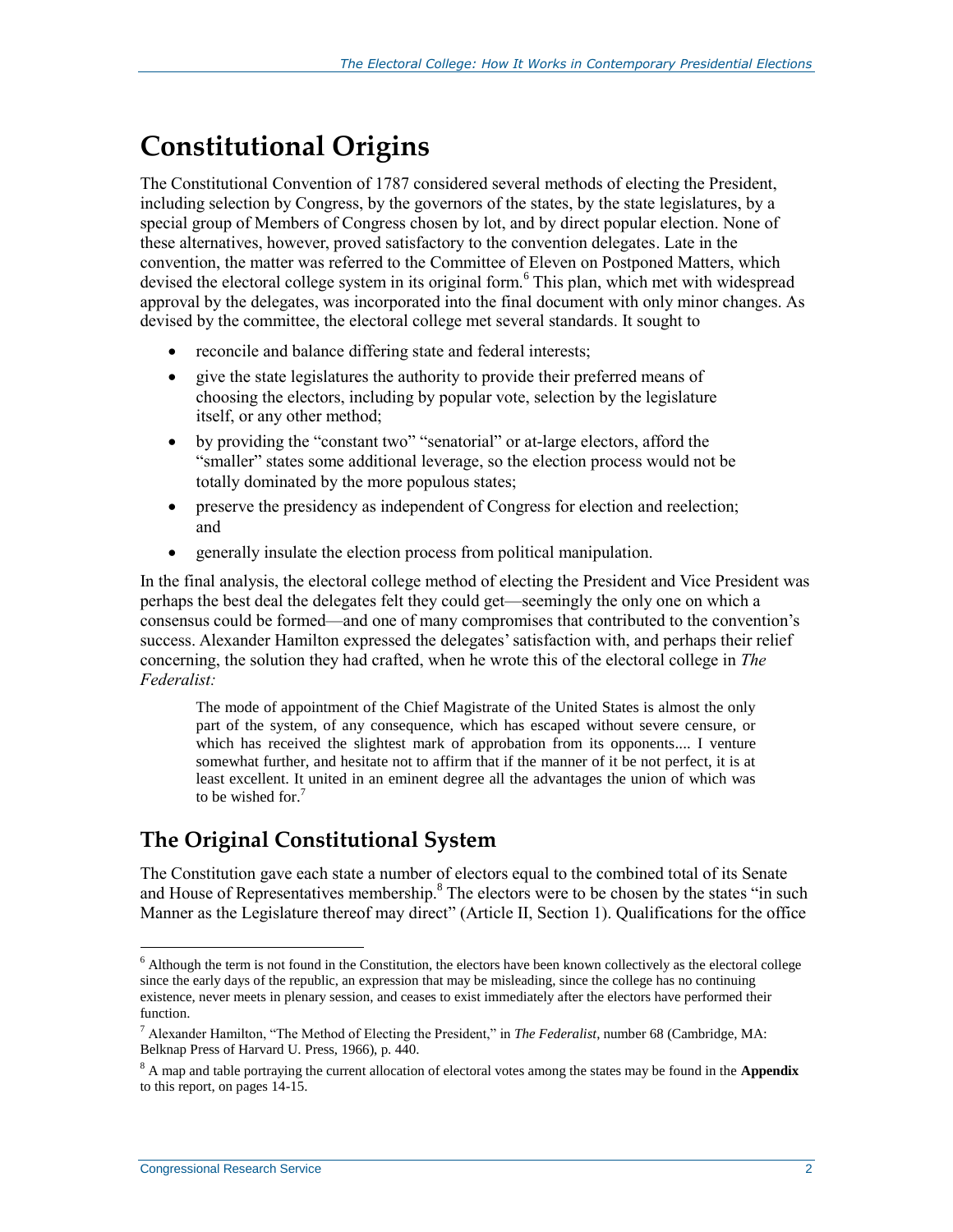were broad: the only persons prohibited from serving as electors are Senators, Representatives, and persons "holding an Office of Trust or Profit under the United States."<sup>9</sup>

In order to forestall partisan intrigue and manipulation, each state's electors were required to assemble separately in their respective states to cast their ballots rather than meet as a body in a single location. $10$ 

At least one of the candidates for whom the electors voted was required to be an inhabitant of another state. This was intended to counter what the framers feared would be a provincial insularity once George Washington, the indispensable figure who was universally expected to be the first President, had left the political scene. By requiring one of the candidates to be from somewhere else, the convention delegates hoped to prod the electors to look beyond the borders of their own state or region in search of national candidates qualified and fit to serve as President.

A number of votes equal to a majority of the whole number of electors was necessary to elect. This requirement was intended to insure that the winning candidate enjoyed broad support, while election by the House of Representatives was provided as a default method in the event of electoral college deadlock. Finally, Congress was empowered to set nationwide dates for choice and meeting of electors.

### **The Twelfth Amendment Repairs Flaws in the Original System**

The original method of electing the President and Vice President, however, proved unworkable. Under this system, each elector cast two votes for two different candidates for the office of *President*, but no votes for *Vice President*. The candidate who received the most electoral votes was elected, provided he received a number of votes equal to a majority of the whole number of *electors*—not a majority of *electoral votes*. Nobody actually ran for Vice President—the runnerup in the presidential contest was elected to the second office. This system, which was intended to bring the two best qualified candidates to office, never anticipated the early growth of political parties and factions, each of which offered a joint ticket of two candidates—one for President and one for Vice President.

By the third election, in 1796, the nascent political parties of the day, Federalists and anti-Federalists (also known as Jeffersonians or Republicans),<sup>11</sup> each offered a joint ticket. Under the original arrangement, the only way to make the system work was for all of the party's electors to cast one of their two votes for the recognized presidential candidate, and all *but one* of the electors cast their second votes for the vice presidential candidate. One elector would be instructed to withhold his second vote for the designated vice presidential candidate, so that the two candidates would not tie the vote and throw the election to the House.

This cumbersome system broke down almost immediately, in 1800, when a Republican elector failed to withhold his second vote from the acknowledged vice presidential candidate. This led to a tie between presidential candidate Thomas Jefferson and his running mate, Aaron Burr, leaving the election to be decided in the House of Representatives. The constitutional crisis resulting from

 $9^9$  U.S. Constitution, Article II, Section 1, clause 2.

<sup>&</sup>lt;sup>10</sup> Hamilton, "The Method of Electing the President," p. 440.

 $11$  To avoid confusion, it should be noted that the "Jeffersonian" or "Republican" proto-party of the 1790s was the ancestor of the modern Democratic Party. The modern Republican Party, which also claimed descent from the Jeffersonians, emerged in the 1850s.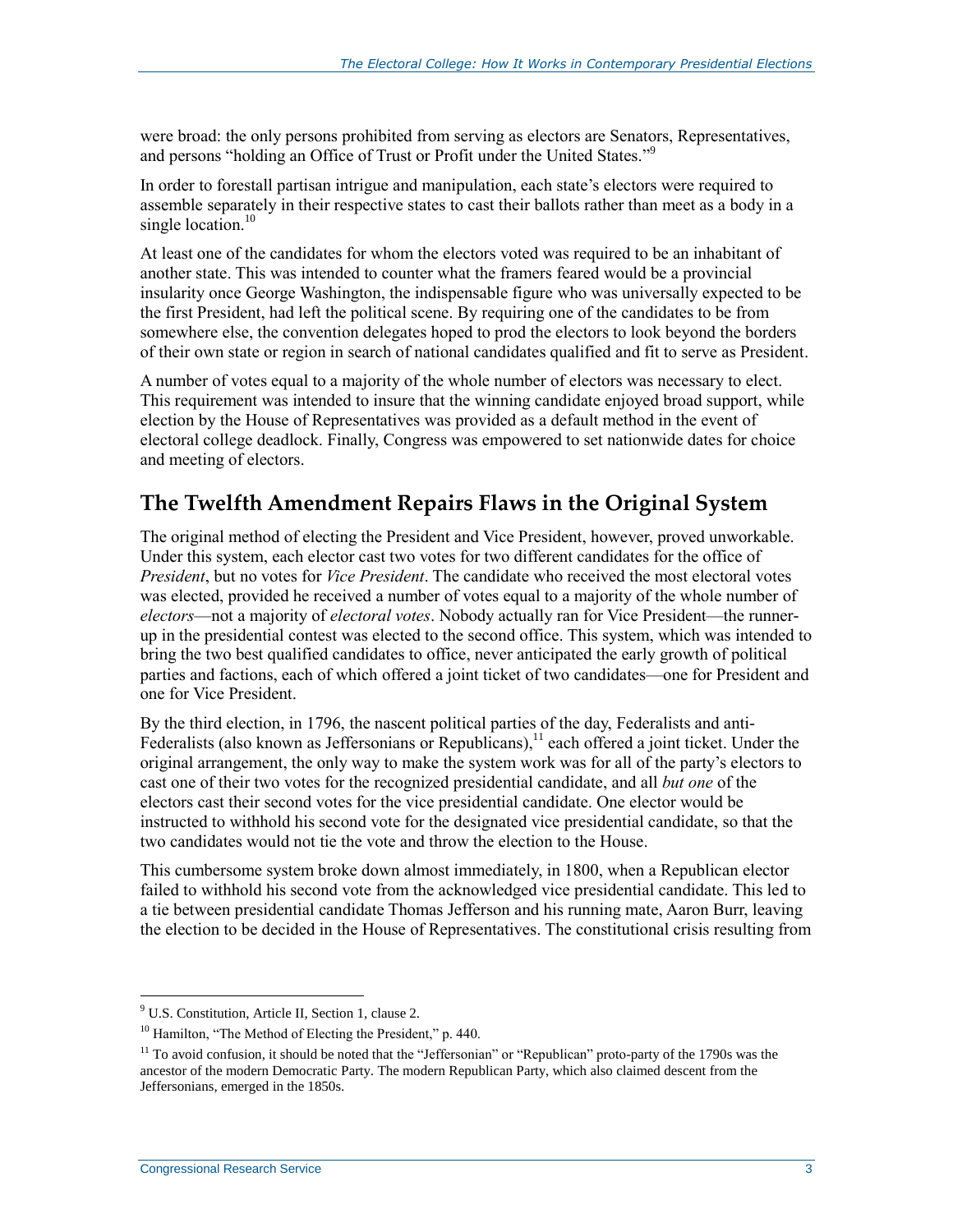the election of 1800 led to the Twelfth Amendment, which was proposed by Congress and speedily ratified by the states, as noted later in this report.<sup>12</sup>

## **The Electoral College Today<sup>13</sup>**

Notwithstanding the founders' efforts, the electoral college system almost never functioned as they intended, but, as with so many constitutional provisions, the document prescribed only the system's basic elements, leaving ample room for development. As the republic evolved, so did the electoral college system, and, by the late  $19<sup>th</sup>$  century, the following range of constitutional, federal, and state legal, and political elements of the contemporary system were in place.

### **Who Are the Electors?<sup>14</sup>**

The Constitution, as noted earlier in this report, states what the electors *may not be*; that is, it prohibits Senators, Representatives, and persons holding an "Office of Trust or Profit under the United States" from serving. In effect, this language bars not only Members of the two houses of Congress, but any person who is an employee of the United States government: Justices, judges, and staff of the U.S. courts and the federal judiciary; all political employees of the legislative and executive branches; civilian employees of the U.S. Government, that is, "civil servants"; and U.S. military and law enforcement personnel.<sup>15</sup>

In practice, the two major political parties tend to nominate a mixture of well-known figures such as governors and other state and local elected officials, party activists, local and state celebrities, and "ordinary" citizens for the office of elector.

While they may be well-known persons in their states, electors generally receive little recognition as such. In fact, in most states, the names of individual elector-candidates do not appear anywhere on the ballot; instead only those of the presidential and vice presidential candidates of the parties or other groups that nominated the elector-candidates appear, sometimes prefaced by the words "electors for." Moreover, electoral votes are commonly referred to as having "been awarded" to the winning candidates, as if no human beings were involved in the process.

<sup>&</sup>lt;sup>12</sup> For further information on the election of 1800 and the Twelfth Amendment, consult Neal R. Peirce and Lawrence D. Longley, *The People's President, The Electoral College in American History and the Direct Vote Alternative*, revised edition (New Haven, CT: Yale University Press, 1981), pp.36-44.

<sup>13</sup> For information on electoral college reform, please consult CRS Report R43824, *Electoral College Reform: Contemporary Issues for Congress*, by Thomas H. Neale, and CRS Report R43823, *The National Popular Vote Initiative: Direct Election of the President by Interstate Compact*, by Thomas H. Neale and Andrew Nolan.

<sup>&</sup>lt;sup>14</sup> For a list of electors in the presidential election of 2012, please consult the National Archives and Records Administration's website at http://www.archives.gov/federal-register/electoral-college/2012-certificates/.

<sup>&</sup>lt;sup>15</sup> It is unclear whether the constitutional prohibition covers persons who serve without compensation on federal executive or congressional advisory boards and commissions. A 2007 opinion for the General Counsel of the Federal Bureau of Investigation (FBI) held that members of the FBI Director's Advisory Board should not be considered to hold an "Office of Profit or Trust" under the United States, as described in the Constitution's so-called emoluments clause (Article I, Section 9, clause 8). From this opinion, it could be inferred that members of the said boards and commissions would not be covered by the Article II, Section 1, clause 2 prohibiting persons holding "an Office of Trust or Profit" from serving as presidential electors. For further information, consult "Application of the Emoluments Clause to a Member of the Federal Bureau of Investigation Director's Advisory Board," Memorandum Opinion for the General Counsel, Federal Bureau of Investigation, June 15, 2007, at http://www.justice.gov/sites/default/files/olc/ opinions/2007/06/31/fbi\_advisory\_board\_opinion\_061507\_0.pdf.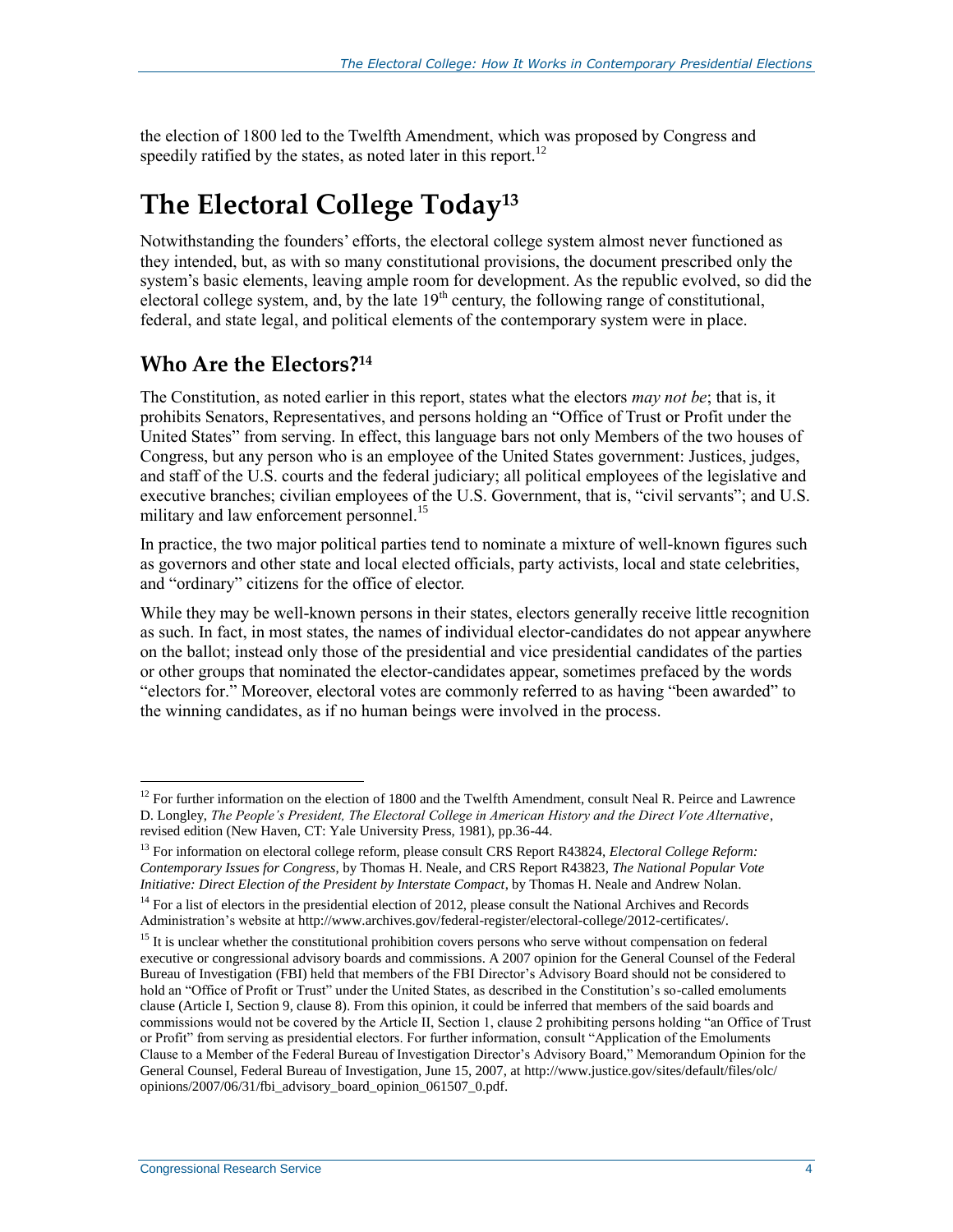### **Nominating Elector-Candidates: Diverse State Procedures**

The Constitution and federal law are silent on nomination procedures for elector-candidates, so the process of nominating elector-candidates is another of the aspects of this system left to state and political party preferences. Most states prescribe one of two methods: 32 states and the District of Columbia provide by law that major party candidates for presidential elector be nominated by state party conventions, while five states provide by law for nomination by the state party's central committee. The remainder use a variety of methods, including unspecified party option, nomination by the governor (on recommendation of party committees), by primary election, and by the party's presidential nominee. Provisions governing new and minor political parties, as well as independent candidacies, are generally prescribed in state law, and are even more widely varied.<sup>16</sup>

### **How Are Electoral Votes Allocated Among the States?**

The Constitution, as noted previously, gives each state a number of electors equal to the combined total of its Senate membership (2 for each state) and House of Representatives delegation (currently ranging from 1 to 53, depending on population).<sup>17</sup> The Twenty-third Amendment provides an additional 3 electors to the District of Columbia. The total number of electoral votes per state, based on the most recent (2010) census, ranges from 3, for seven states and the District of Columbia, to 55 for California, the most populous state. **[Figure A-1](#page-19-1)** and **[Table](#page-19-2)  [A-1](#page-19-2)** in the appendix of this report provide current electoral vote allocations by state and the District of Columbia for the elections of 2012, 2016, and 2020.

These totals are adjusted following each decennial census in a process called reapportionment, which reallocates the number of Members of the House of Representatives to reflect changing rates of population growth or decline among the states.<sup>18</sup> Thus, a state may gain or lose electors following reapportionment, as it gains or loses Representatives, but it always retains its two senatorial or at-large electors, and at least one more reflecting its House delegation. As noted earlier, the current allocation among the states is in effect for the presidential elections of 2012, 2016, and 2020; electoral votes will next be reallocated following the 2020 census, an alignment that will be in effect for the 2024 and 2028 elections.

### **How Are the Electors Chosen?**

As also noted previously, the Constitution specifically grants the right to decide how electors will be *chosen*—as opposed to being *nominated*—to the legislatures of the several states:

Each State shall appoint, in such Manner as the Legislature thereof may direct, a Number of Electors, equal to the whole Number of Senators and Representatives to which the State may be entitled in the Congress.<sup>19</sup>

<sup>16</sup> For information on elector-nomination procedures in the individual states, please consult: U.S. Congress, *Nomination*  and Election of the President and Vice President of the United States, 2008, 111<sup>th</sup> Congress 2<sup>nd</sup> sess., S. Doc. 111-15 (Washington: GPO, 2010), pp. 346-428. This is the most recent edition available in 2016.

<sup>&</sup>lt;sup>17</sup> U.S. Constitution, Article II, Section 1, clause 2.

<sup>18</sup> For additional information on the apportionment process, please consult CRS Report R41357, *The U.S. House of Representatives Apportionment Formula in Theory and Practice*, by Royce Crocker.

<sup>&</sup>lt;sup>19</sup> U.S. Constitution, Article II, Section 1, clause 2.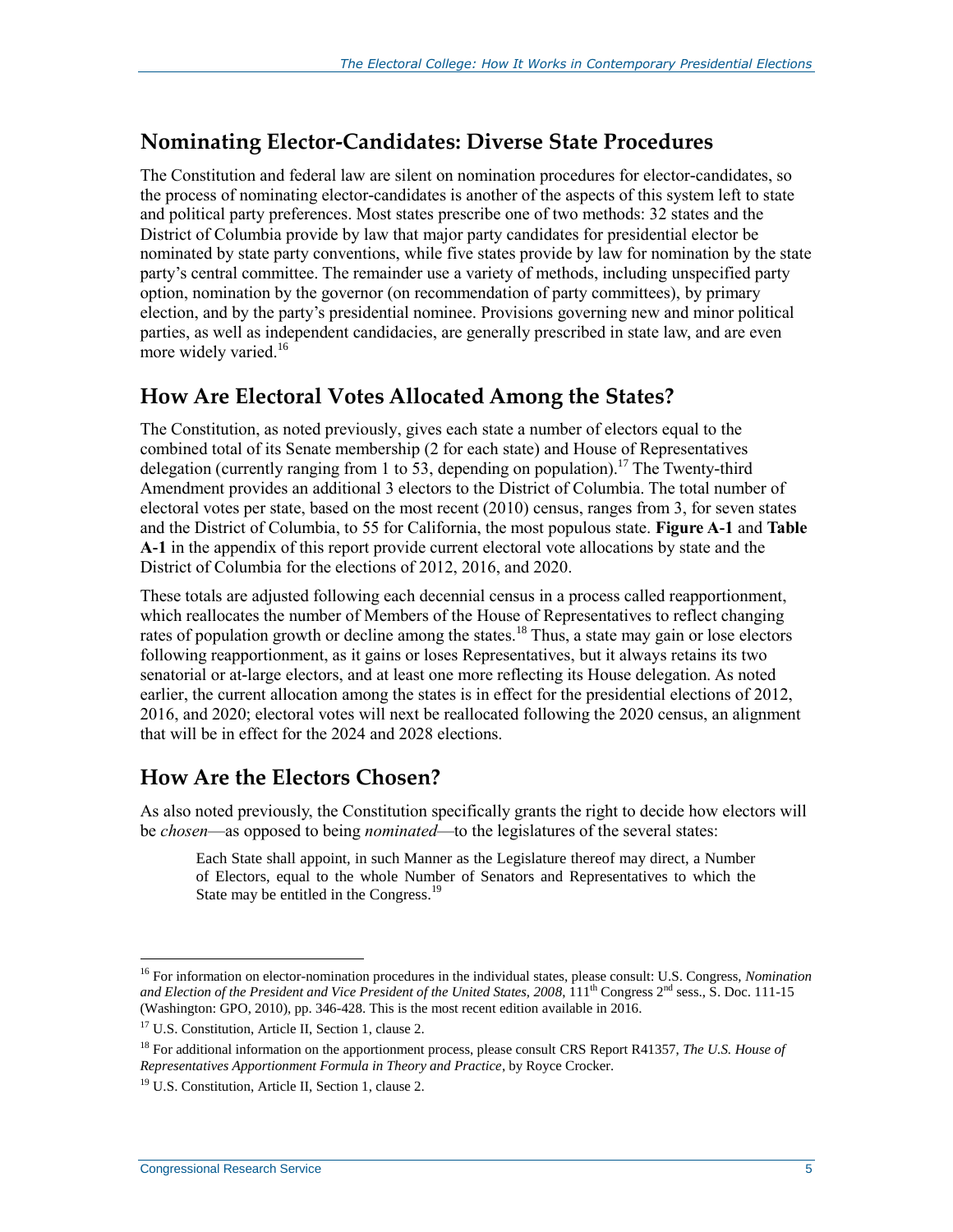In the early days of the republic, the legislatures chose presidential electors in more than half the states, which meant that the voters in those states had no direct involvement in the election. This practice changed rapidly, however, as "the rise of democratic sentiment in the early nineteenth century<sup> $20$ </sup> led to the steady expansion of voting rights to include all white males 21 years of age or older. By 1832, choice of presidential electors had changed from the legislatures to the voters in every state but one, and since 1864 the voters have chosen electors in all states, a tradition that has become a permanent feature of the electoral college system.<sup>21</sup>

Today, while the citizens vote for the presidential electors, the constitutional authority of the state legislatures to decide how they will be chosen continues to be an effective part of the Constitution.<sup>22</sup> This was illustrated as recently as 2000. During the political struggle that followed that year's presidential election in Florida, it was suggested that the state's legislature might step in to appoint electors if local election authorities and state courts were unable to determine who had won its 25 electoral votes by the deadline required by federal law (this so-called "Safe Harbor" provision is examined later in this report). Although many commentators asserted that a return to selection of electors by the state legislature would be an unacceptable retreat from democratic practices, no serious arguments were raised against the constitutional right of the Florida legislature to do so. $^{23}$ 

### **The Electors' Task: Ratifying the Voters' Choice**

Presidential electors in contemporary elections are expected, and, in many cases pledged, to vote for the candidates of the party that nominated them. While there is considerable evidence that the founders intended that they would be independent, weighing the merits of competing presidential candidates, the electors have been regarded as agents of the public will since the first decade under the Constitution.<sup>24</sup> They are expected to vote for the candidates of the party that nominated them. "Faithless" electors provide an occasional exception to that accepted rule.

#### **Disregarding the Voters' Choice: Faithless Electors**

Notwithstanding the tradition that electors are bound to vote for the candidates of the party that nominated them, individual electors have sometimes broken their commitment, voting for a different candidate or for candidates other than those to whom they were pledged; they are known as "faithless" or "unfaithful" electors. Although 24 states seek to prohibit faithless electors by a

 $\overline{a}$ <sup>20</sup> Peirce and Longley, *The People's President,* revised edition, p.45.

<sup>&</sup>lt;sup>21</sup> Ibid., pp. 44-47. The right to vote is guaranteed to all qualified persons eighteen years of age or older by the Fourteenth, Fifteenth, Nineteenth, Twenty-fourth, and Twenty-sixth Amendments to the Constitution, and legislation such as the Voting Rights Act as Amended (52 U.S.C. §10101-10702).

 $^{22}$  The legislature's power is, however, subject to certain constitutional constraints, particularly if state procedures are found to have violated the equal protection clause of the Fourteenth Amendment. For additional information, please consult U.S. Congress, Senate, *The Constitution of the United States, Analysis and Interpretation*, "Article II, Section 1, clauses 2-4,"  $108^{th}$  Cong.,  $2^{nd}$  sess., Sen. Doc.  $108-17$  (Washington: GPO, 2004), pp. 450-452. Also available online at http://www.gpo.gov/fdsys/search/pagedetails.action?granuleId=GPO-CONAN-2002-8-3&packageId=GPO-CONAN-2002&fromBrowse=true.

<sup>23</sup> Jim Saunders and Randolph Pendleton, "Legislators Poised to Pick Bush Electors," *Florida Times Union/Jacksonville.com*, December 12, 2000, available at http://jacksonville.com/tu-online/stories/121200/ met\_4857971.html; and John C. Fortier, ed., *After the People Vote, A Guide to the Electoral College*, third edition, (Washington: AEI Press, 2005), p. 45.

<sup>24</sup> Peirce and Longley, *The People's President*, revised edition, pp. 24, 96-101.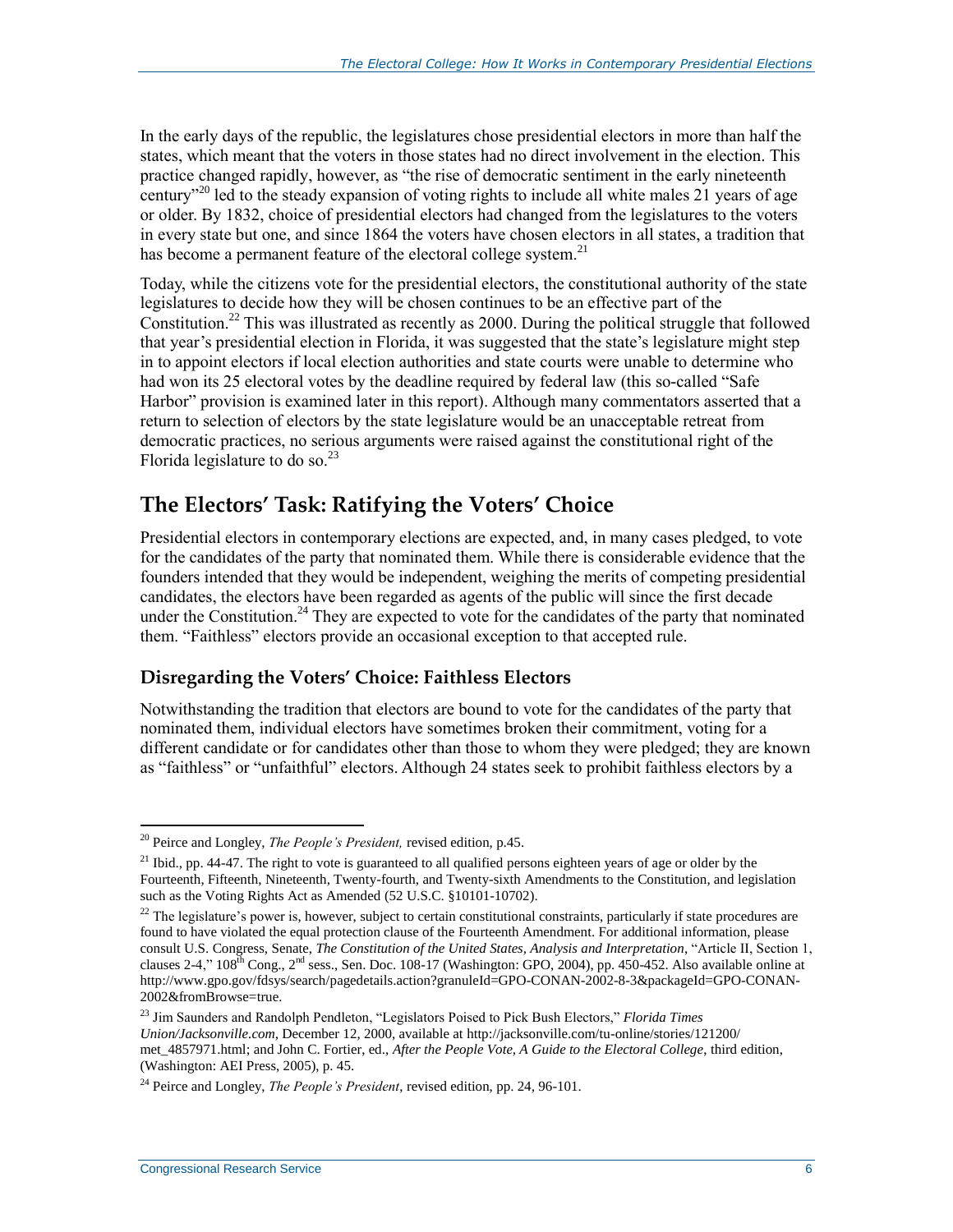variety of methods, including pledges and the threat of fines or criminal action, $^{25}$  most constitutional scholars believe that once electors have been chosen, they remain constitutionally free agents, able to vote for any candidate who meets the requirements for President and Vice President.<sup>26</sup> Faithless electors have been few in number: since 1900, there have been eight, one each in the elections of 1948, 1956, 1960, 1968, 1972, 1976, 1988 and 2004,<sup>27</sup> and one blank ballot cast in 2000.<sup>28</sup> They have never influenced the outcome of a presidential election, however, but their "faithless" votes, or failure to vote, were all duly recorded, and none of these faithless electors was prosecuted for this action.<sup>29</sup>

## **General Election Ballots**

General election ballots, which are regulated by state election laws and authorities, offer voters joint candidacies for President and Vice President for each political party or other group on the ballot. That is, voters cast a single vote for electors pledged to the joint ticket of the presidential and vice presidential nominees of the party they represent. This practice conforms to the Constitution, which provides for only one set of electors, although the electors vote separately for President and Vice President. This practice eliminates the possibility that voters could pick and choose among electors from different parties. The joint ticket also ensures that the President and Vice President will represent the same party.

Most states do not print the names of individual elector-candidates on the general election ballot. The most common practice is that only the names of the presidential and vice presidential nominees and their party identification appear on the ballot, in some cases preceded by the phrase "Electors for." Some states further specify in law that a vote for these candidates is a vote for the elector-candidates of their party or political group.<sup>30</sup>

## **The General Ticket and District Systems: How the States Award Their Electoral Votes**

While the Constitution is silent on the exact procedure for awarding each state's electoral votes, 48 states and the District of Columbia currently use the "general ticket" or "winner-take-all" system, while Maine and Nebraska use the "district" system.

<sup>25</sup> For information on these restrictions, please consult: U.S. Congress, *Nomination and Election of the President and Vice President of the United States, 2008*, pp. 346-428. This is the most recent edition available in 2016.

<sup>26</sup> U.S. Congress, Senate, *The Constitution of the United States of America, Analysis and Interpretation*, pp. 453-455. Also available in PDF format at https://www.gpo.gov/fdsys/pkg/GPO-CONAN-2002/pdf/GPO-CONAN-2002.pdf.

<sup>&</sup>lt;sup>27</sup> 1948-1988: FairVote website, "Faithless Electors," This source provided the names of faithless electors, where available, and the circumstances under which they cast their votes, at http://www.fairvote.org/faithless\_electors. 2004: In 2004, one Minnesota elector cast votes for John Edwards for both President and Vice President. No objection was raised in the January 6, 2005, joint session at which electoral votes were counted, and the vote was recorded as cast. See National Archives and Records Administration website, "Historical Election Results," at http://www.archives.gov/ federal-register/electoral-college/scores2.html#2004.

 $^{28}$  For the name of the elector and the circumstances under which this elector cast a blank electoral vote ballot in 2000, see ibid., at http://www.fairvote.org/faithless\_electors.

<sup>&</sup>lt;sup>29</sup> National Archives and Records Administration website, "Who Are the Electors?" at http://www.archives.gov/ federal-register/electoral-college/electors.html#restrictions.

<sup>30</sup> For information on individual state ballot format, please consult: U.S. Congress, *Nomination and Election of the President and Vice President of the United States, 2008*, pp. 346-428. This is the most recent edition available in 2016.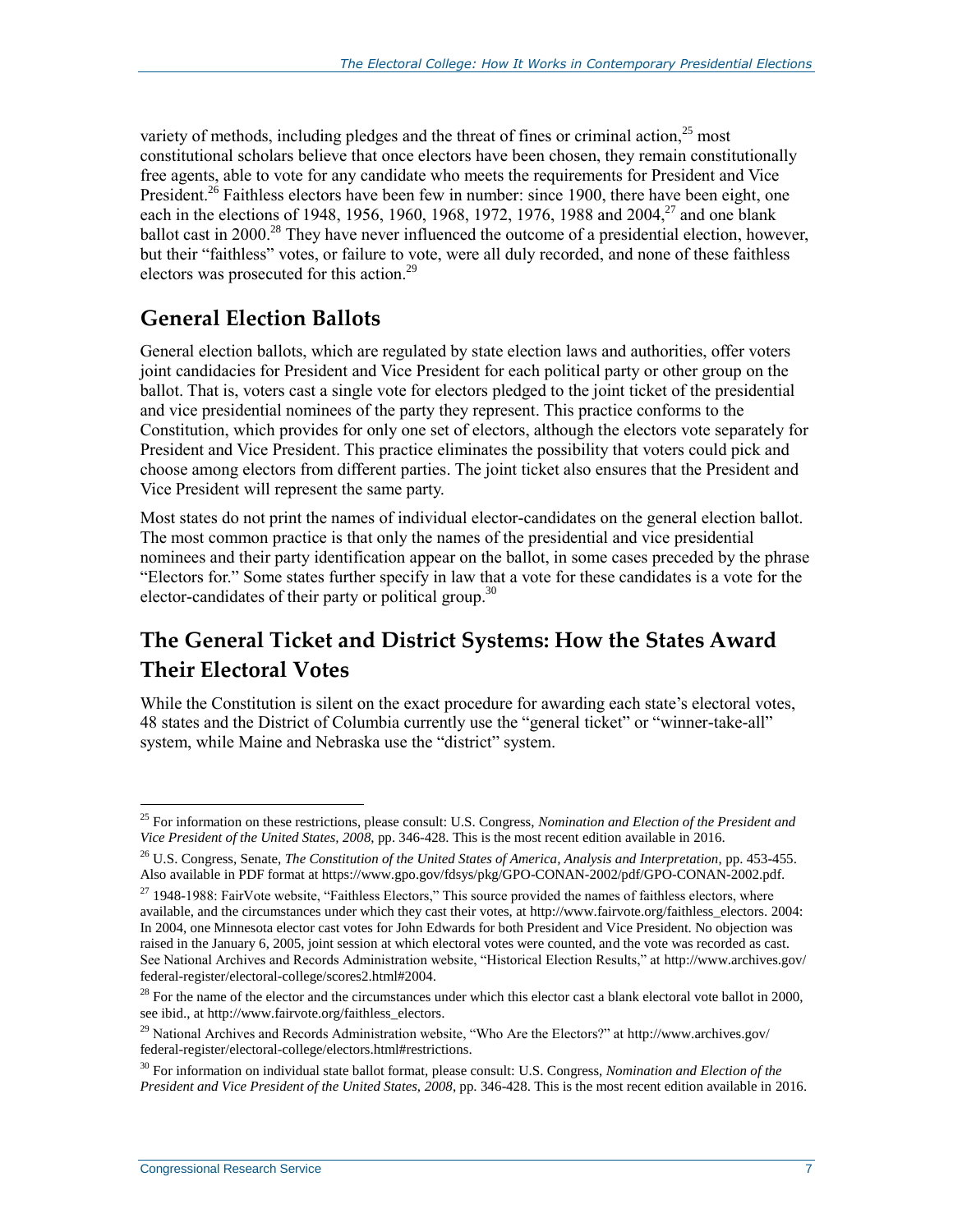#### **The General Ticket System**

Under the general ticket system, also referred to as the winner-take-all system, each political party or independent candidacy that is eligible to be placed on the ballot nominates a group (also known as "ticket" or "slate") of candidates for the office of elector. The number of candidates for the office of elector nominated by each party on its ticket equals the state's total number of electors. As noted previously, the voters then cast a single vote for the presidential and vice presidential candidates of their choice; when they do, they actually cast a vote for the entire ticket of electors pledged to the party and candidates of their choice. Again, under the general ticket/winner-take all system, all the elector-candidates on the ticket receiving the most votes statewide<sup>31</sup> are elected as presidential and vice presidential electors for that state.

This is how the general ticket system would work in hypothetical "State A." State A currently has 10 electoral votes, reflecting its 2 Senators and 8 Representatives. Assume that two parties are eligible to appear on the ballot, "Party X" and "Party Y"; each nominates 10 persons for the office of elector, pledged to the presidential and vice presidential candidates nominated by their party. Voters go to the polls and cast *a single vote* for the "general ticket" of electors pledged to the candidates they support, although as noted previously, only the names of the presidential and vice presidential candidates are likely to appear on the ballot. Assuming that Party X's ticket of elector-candidates receives 51% of the popular vote, and Party Y's ticket receives 49%, *then all 10 of Party X's electors are chosen—"winner-take-all"—*and Party Y wins *no* electoral votes in the state. The Party X electors are pledged to their party's presidential and vice presidential candidates, and they normally vote to confirm the choice of the citizens who elected them.

The general ticket system has been favored since the  $19<sup>th</sup>$  century, as it tends to magnify the winning candidates' victory margin within states and across the nation, and generally guarantees a national electoral college majority for the winners.<sup>32</sup>

#### **The District System**

The district system is a variation that has been adopted by Maine and Nebraska. Under this arrangement, the voters in each state choose:

- two electors on a statewide, at-large basis (representing the two senatorial or atlarge electors allotted to each state regardless of population); and
- $\bullet$  one elector in each congressional district.<sup>33</sup>

Each voter still casts a single vote for President and Vice President, but the votes are counted twice: first on a statewide basis, where the two at-large elector-candidates who win the most votes (a plurality is sufficient) are both elected, and then again in each district, where the district elector-candidate who receives the most votes in each district (again, a plurality is sufficient) is elected.

 $31$  A plurality of the plurality of the popular vote is sufficient to win the electoral votes.

<sup>&</sup>lt;sup>32</sup> For instance, in the 2012 presidential election, President Obama won 51.06% of the popular vote, compared to 47.20% for Governor Romney, a margin of 3.86%. The President's margin was greatly magnified in the electoral college, however, where he won 332 electoral votes to Governor Romney's 206, a margin of 23.43%. Computed by CRS from *Federal Election Commission 2012: Election Results for the U.S. President, the U.S. Senate, and the U.S. House of Representatives*, at http://www.fec.gov/pubrec/fe2012/federalelections2012.shtml.

<sup>&</sup>lt;sup>33</sup> Some proposed versions of the district system would use ad hoc presidential election districts to award these votes, rather than congressional districts, but both Maine and Nebraska tally their votes by congressional district.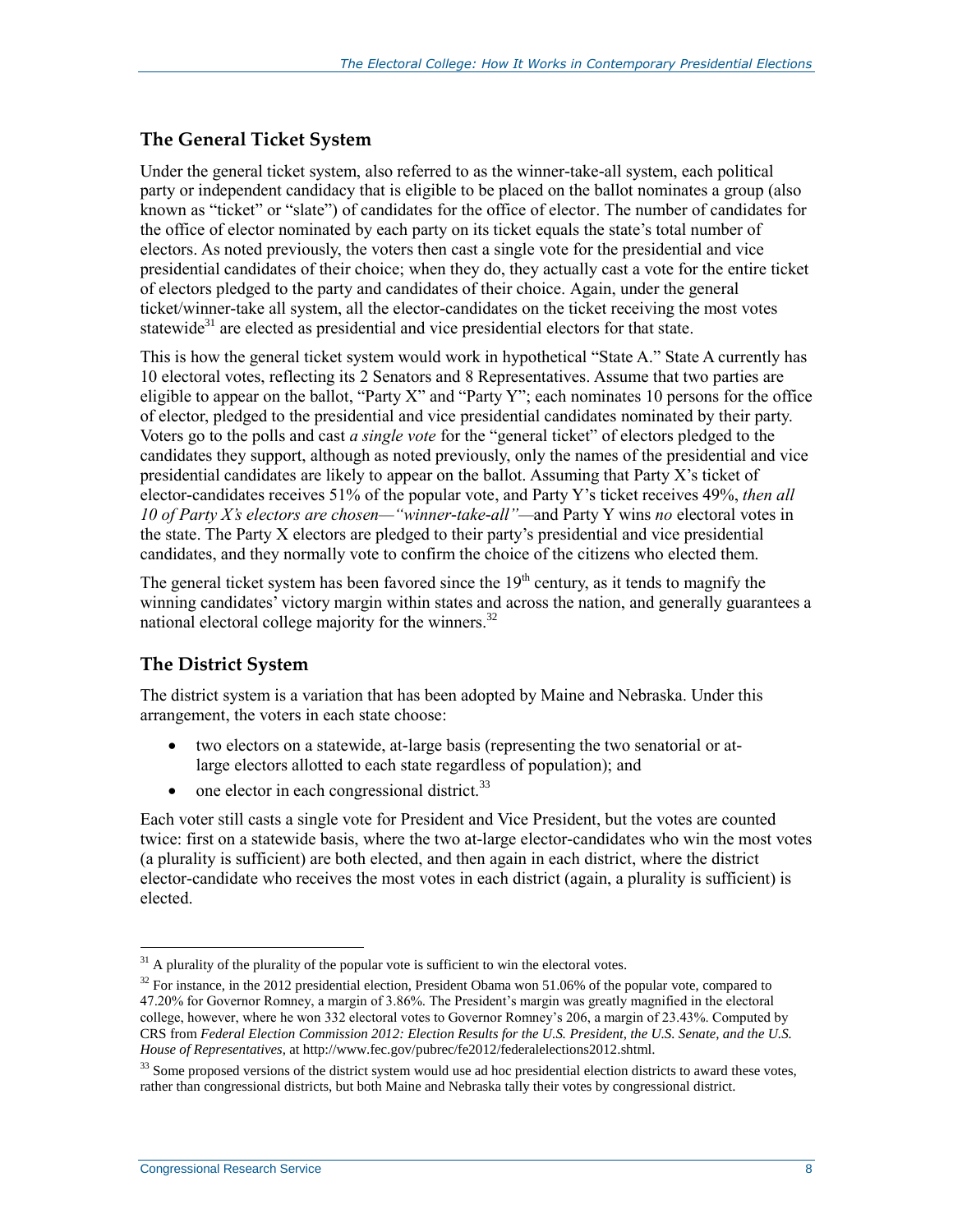This is how the district system might work in the same hypothetical State A, which, as noted previously is apportioned 8 Representatives in Congress, and thus, when its 2 senatorial or atlarge electors are added, has 10 electors. In this scenario, Party X receives 51% of the statewide vote, and Party Y receives 49%. Under the district system, therefore, Party X's candidates for the two statewide senatorial or at-large candidates for elector are elected. The remaining electors are chosen on a district basis. Assume that Party X receives a plurality or majority of the popular vote in five of State A's eight congressional districts, while Party Y wins in the other three districts. Under the district system, these electors are awarded to the popular vote winners in each particular district, so that Party X, having won five districts, would receive five district votes, which, when added to the senatorial or at-large electors, would total seven electors, while Party Y, having won three districts, would receive the three electors that reflected its congressional district victories.

## **General Election Day**

Elections for all federal elected officials are held on the Tuesday after the first Monday in November in even-numbered years; presidential elections are held in every year divisible by four. In 2016, general election day falls on November  $8^{34}$  Congress selected this day in 1845;<sup>35</sup> previously, states held elections on different days between September and November, a practice that sometimes led to multiple voting across state lines, and other fraudulent practices. By mandating a single presidential election day, Congress sought to eliminate such irregularities.

Other factors also contributed to Congress's choice of a November election day. By tradition, November was chosen because the harvest would have been gathered, and the nation's predominantly rural farm population could spare the time for a day-long trip to the county seat, where voting was usually conducted. The choice of Tuesday provided a full day's travel time between Sunday, which was widely observed as a day of worship and rest, and election day. The choice of Tuesday *after the first Monday* also avoided potential congestion at the county seat on the first day of the month, which was generally the day on which local courts convened, or on Wednesday, which was often market day. Finally, travel was also easier during this season of the year, before winter had set in, especially in northern states.<sup>36</sup>

## **The Electors Convene and Vote**

The Twelfth Amendment requires electors to meet "in their respective states." As noted previously, this provision was intended by the founders to deter "intrigue" and manipulation of the election, by having the state electoral college delegations meet simultaneously, but in separate locations. Federal law sets the first Monday after the second Wednesday in December as the date on which the electors meet. In 2016, the electors will convene on December 19.<sup>37</sup>

The same law set the "safe harbor" provision to govern disputed popular election returns in any state. When presidential election returns are disputed in any state, if that state, prior to election day, has established procedures to resolve such disputes, and if it has used these procedures to

 $34$  3 U.S.C. 81.

<sup>35</sup> *Statutes at Large*, 5 Stat. 721.

<sup>36</sup> Lily Rothman, "The Reason Election Day Is Tuesday," *Time*, November 2, 2015, at http://time.com/4089657/historyelection-day/.

 $37$  3 U.S.C. §7.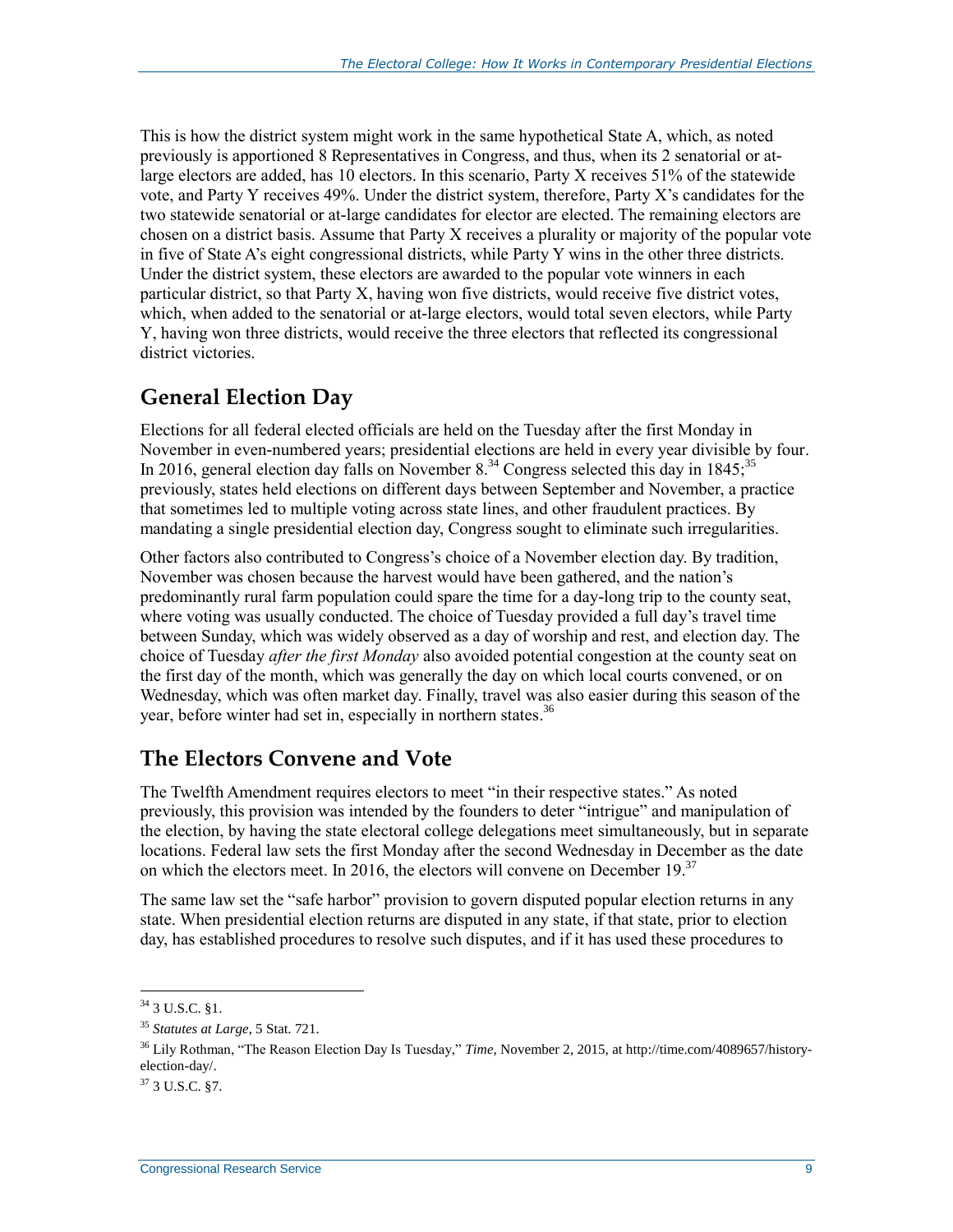reach a decision as to the election result not less than six days before the date on which the electors are scheduled to meet, then that decision is final.<sup>38</sup>

The electors almost always meet in the state capital, usually in the capitol building or state house itself. They vote "by ballot"—paper ballot<sup>39</sup>—separately for President and Vice President. At least one of the candidates must be from another state, a provision retained from the original constitutional requirement; as noted previously, this was intended by the founders to promote the selection of nationally renowned candidates, and to prevent the electors from selecting exclusively "native sons."

The results are then endorsed, and copies are sent to the following officials:

- the Vice President of the United States (in the Vice President's capacity of President of the Senate);
- the state secretary of state or the comparable state officer;
- the Archivist of the United States; and
- $\bullet$  the judge of the federal district court of the district in which the electors met.<sup>40</sup>

The electors then adjourn, and the electoral college ceases to exist until the next presidential election.

#### **Congress Counts, Ascertains, and Declares the Vote**

Aside from the presidential inauguration on January 20, the final step in the presidential election process is the counting, ascertainment, and declaration of the electoral votes in Congress.<sup>41</sup> Federal law directs the House of Representatives and the Senate to meet in joint session in the House chamber on January 6 of the year following the presidential election. For the 2016 presidential election, this day falls on Friday, January 6, 2017. Congress may, however, provide by law for a different date, a practice it traditionally follows when January 6 falls on a Sunday. This occurred most recently in  $2013^{42}$ .

No debate is allowed in the joint session. The Vice President, who presides as President of the Senate, opens the electoral vote certificates from each state, in alphabetical order. The Vice President then passes the certificates to four tellers (vote counters), two appointed by the House, and two by the Senate, who announce the results. The votes are then counted, and the results are announced by the Vice President. The candidates who receive a majority of electoral votes,

 $38$  This requirement, found at 3 U.S.C. §5, was crucial in decisive allocation of Florida's electors in the 2000 presidential election.

<sup>&</sup>lt;sup>39</sup> Twelfth Amendment. This provision has historically been interpreted to require paper ballots for President and Vice President.

<sup>40</sup> 3 U.S.C. §11.

<sup>41</sup> 3 U.S.C. §15-18.

 $42$  3 U.S.C. §15. The action of scheduling or rescheduling an electoral count joint session is customarily accomplished by a joint resolution originating in the House. For example, the 2009 session was set by H.J.Res. 100,  $110^{th}$  Congress, P.L. 110-430, 122 Stat. 4846. In 2013, January 6 fell on a Sunday, and the joint session was scheduled for Friday, January 4 by H.J.Res. 122,  $112^{th}$  Congress, P.L. 112-228, 126 Stat. 1610. January 6 will not fall again on a Sunday in a post-presidential election year until 2041. At the time of this writing, a date has yet to be set for the joint session to count electoral votes cast in the 2016 election.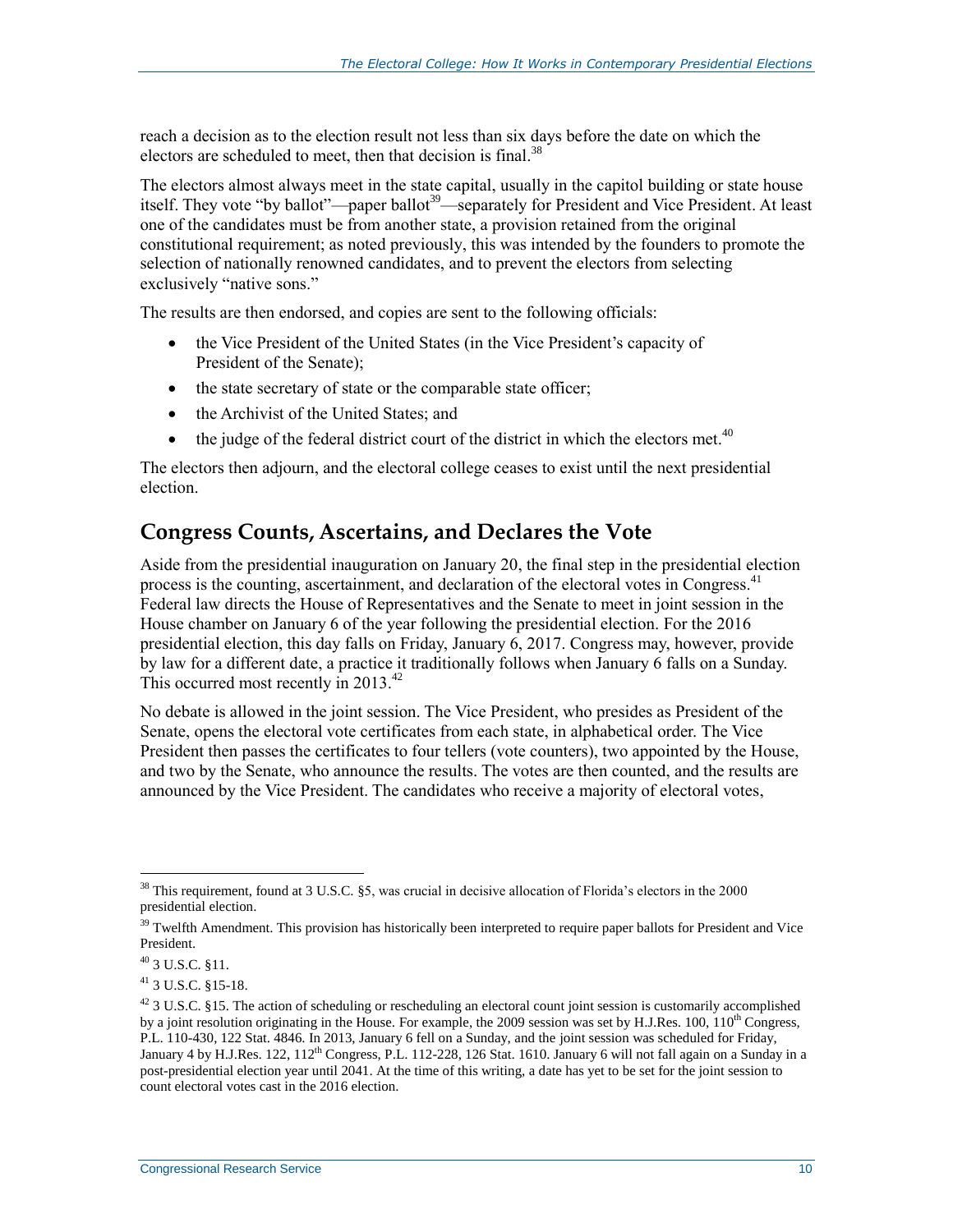currently 270 of 538, are declared the winners by the Vice President, an action that constitutes "a sufficient declaration of the persons, if any, elected President and Vice President of the States."<sup>43</sup>

#### **Objections to State Electoral Vote Returns**

Objections may be offered to both individual electoral votes and state returns as a whole. Objections must be filed in writing, and be signed by one U.S. Senator and one Representative. If an objection is received in the joint session, and is determined to be valid, then the electoral vote count session is recessed. The Senate returns immediately to its chamber, and the two houses of Congress consider the objections separately. Under federal law,<sup>44</sup> these sessions cannot last more than two hours, and no Member of either house may speak for more than five minutes. At the end of this period, the houses vote separately to agree or disagree with the objection. The Senate then returns to the House chamber, and the joint session reconvenes. The decisions of the two houses are announced. If both houses agree to the objection, then the electoral vote or votes in question are not counted. Otherwise, the vote or votes stand as submitted, and are counted as such.<sup>45</sup>

This process was most recently used following the 2004 presidential election. An objection was raised to the certificate of the electoral vote filed by the State of Ohio at the joint electoral count session held on January 6, 2005. The objection met the required standards, being submitted in writing, and bearing the signatures of one Representative and one Senator. The joint session was duly recessed, and the two houses of Congress reconvened separately to debate and vote on the objection, which they rejected. The certificate of electoral votes submitted by Ohio was accepted, and the vote was duly recorded.<sup>46</sup>

## **A Tie or Failure to Win a Majority in the Electoral College: Contingent Election by Congress**

The Twelfth Amendment, as noted earlier in this report, requires that candidates receive a majority of electoral votes, that is, at least 270 of the current total of 538, in order to be elected President or Vice President.

In the event of a tie, or if no candidate for either of both offices receives a majority, then choice of the President and Vice President "defaults" to Congress in a procedure known as contingent election.<sup>47</sup> In a contingent election, the House of Representatives elects the President, choosing from among the *three* candidates who received the most electoral votes. The House votes by state: each state delegation votes internally to decide for whom the state's vote shall be cast.<sup>48</sup> The Senate elects the Vice President in a contingent election, choosing between the *two* candidates who received the largest number of electoral votes. Unlike the House, each Senator casts an

 $43$  3 U.S.C. §15.

<sup>44</sup> 3 U.S.C. §17.

<sup>&</sup>lt;sup>45</sup> For further information on proceedings at joint electoral vote counting sessions of Congress, please consult CRS Report RL32717, *Counting Electoral Votes: An Overview of Procedures at the Joint Session, Including Objections by Members of Congress*, by Jack Maskell and Elizabeth Rybicki.

<sup>46</sup> For the proceedings at the joint count session of January 6, 2005, please consult *Congressional Record*, volume 151, part 1, January 6, 2005, pp. 157-173, 197-243.

<sup>47</sup> For further information, see CRS Report R40504, *Contingent Election of the President and Vice President by Congress: Perspectives and Contemporary Analysis*, by Thomas H. Neale.

<sup>&</sup>lt;sup>48</sup> In states represented by a single at-large Representative (Alaska, Delaware, Montana, North Dakota, South Dakota, Vermont and Wyoming), that Member would cast the state's vote for President in a contingent election.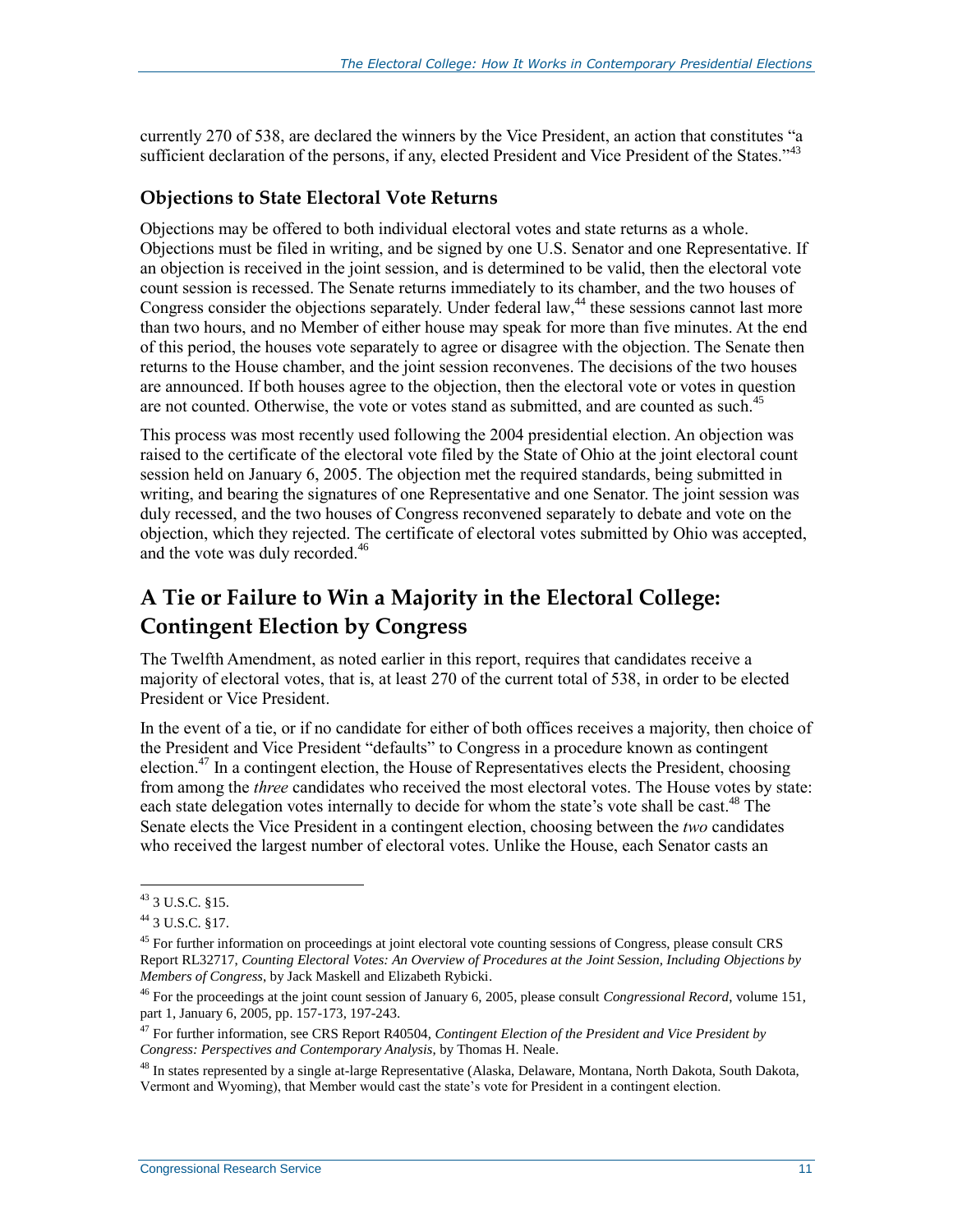individual vote. For both offices, a majority is required to elect in a contingent election: 26 or more votes of individual states for President and 51 or more Senators' votes for Vice President. It should be noted that although the District of Columbia participates in presidential elections by choosing three electors, it would not participate in a contingent election for President or Vice President.<sup>49</sup>

Perhaps the most notable feature of contingent election is that each state casts an equal vote, regardless of population. In the House, each state delegation casts a single vote for President, while in the vice presidential election, each Senator casts a single vote.

Under the Twentieth Amendment, if the House of Representatives has been unable to elect a President prior to January 20 in a contingent election, then the Vice President-elect serves as acting President until the deadlock has been resolved. Congress may provide by law who will act as President if neither a President-elect nor a Vice President-elect has been chosen prior to January 20 in a contingent election procedure.

## **2016 Presidential Election: An Electoral College Timeline**

May-August 2016―In each state, party organizations and other groups that are eligible to be included on the general election ballot, including minor parties and independent candidacies, nominate a ticket of candidates for elector for President and Vice President in their states.

November 8, 2016―General Election Day. Voters cast one ballot for the joint ticket of their preferred candidates for President and Vice President. These are actually votes for the electors committed to those candidates.<sup>50</sup>

December 13, 2016―The "Safe Harbor" deadline. As noted earlier, if, on or before election day, a state has provided by law for determination of controversies or contests over the electors and electoral votes, and if these procedures have been applied, and results have been determined on or before this date, these results are considered to be conclusive, and will govern in the counting of the electoral votes. $51$ 

December 19, 2016―The electoral college meets. State delegations of electors meet separately in their respective states at a place designated by the state legislature. In practice, the electors usually meet in the state capital, often in the state house or capitol building. The electors vote "by ballot"―paper ballot―separately for President and Vice President. Certificates of the results are then transmitted to the President of the U.S. Senate (one copy), the Archivist of the United States (two copies), the secretary of state or equivalent officer of the state in which the electors met (two copies), and the judge of the U.S. district court of the district in which the electors met (one  $\text{copy})$ .<sup>52</sup>

<sup>49</sup> For further information, see Congressional Research Service Memorandum, *Would the District of Columbia Be Allowed to Vote in the Selection of the President by the House of Representatives?* by Thomas B. Ripy, July 7, 1980. Available to Members of Congress and congressional staff from the author of this report.

<sup>50</sup> 3 U.S.C. §1.

<sup>51</sup> 3 U.S.C. §5.

 $52$  3 U.S.C.  $86-11$ .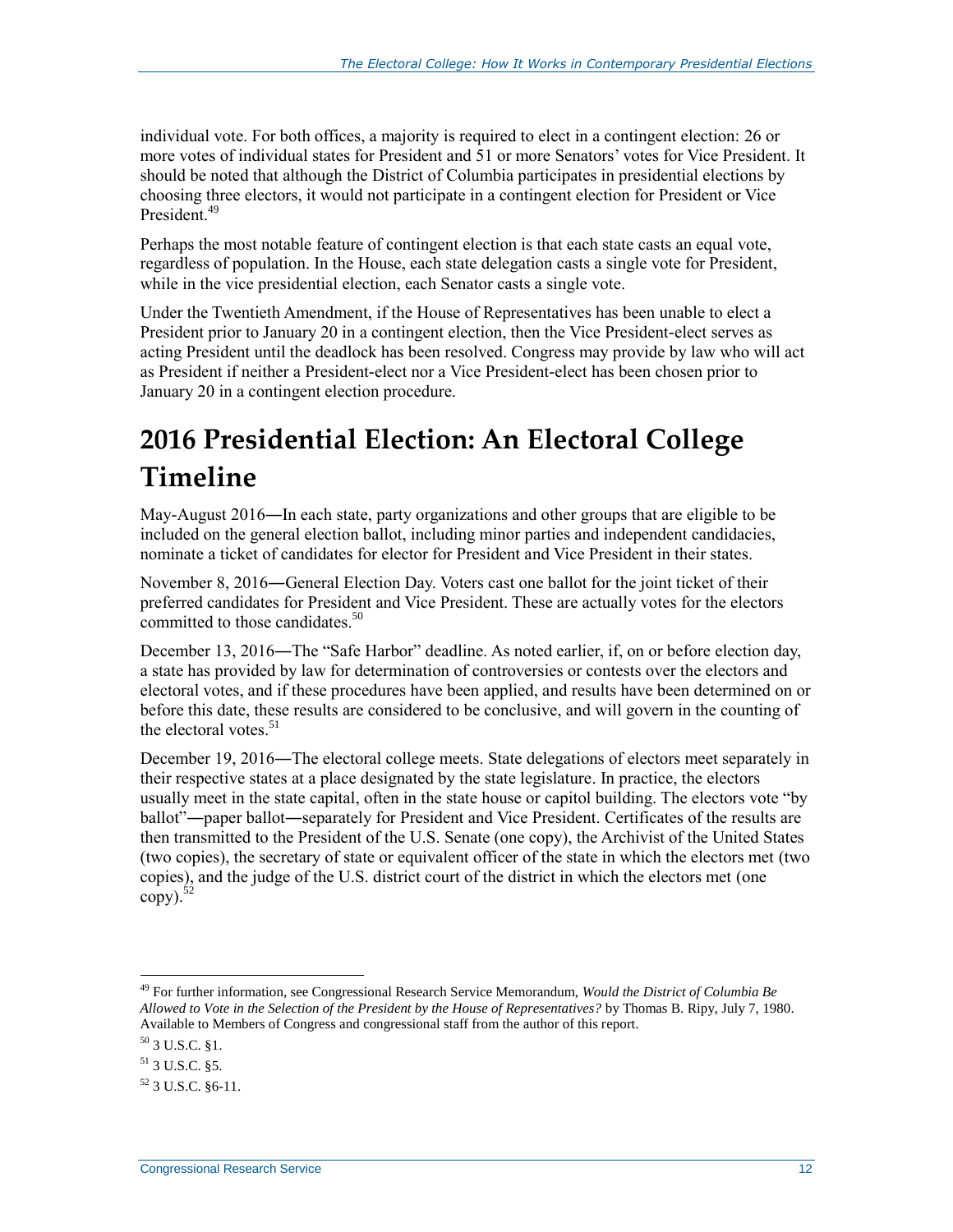December 28, 2016―Certificates must be delivered to the officers specified above not later than this date. 53

January 6, 2017―On this date, or another date designated by Congress, the Senate and House of Representatives assemble in joint session to count the electoral votes. The announcement of the state of the vote is deemed sufficient declaration of the persons elected President and Vice president.<sup>54</sup>

January 20, 2017—The President and Vice President are inaugurated.<sup>55</sup>

## **Criticisms and Reform Proposals in Brief**

The electoral college and the various federal and state laws and political party practices that comprise the nation's presidential election system have been criticized from the earliest days under the Constitution. In the modern era, these criticisms center on various characteristics of the system, including, among others, the facts that

- it provides for indirect election of the President and Vice President by electors allocated by state, rather than by direct nationwide popular vote;
- electors are not constitutionally required to follow the popular vote in their state;
- the general ticket system is said to disenfranchise those who voted for the losing candidates by awarding all the electors in a state to the winners and none to the losers;
- the general ticket system is also said contribute to elections—"electoral college misfires"—in which candidates may be elected with fewer popular votes than their opponents; and
- contingent election further removes the election from the voters by vesting it in the House and Senate and assigning the same vote to each state, notwithstanding differences in population.

Hundreds of constitutional amendments have been proposed to reform or eliminate the electoral college, falling into one of two categories: reform the system, "mend it," or replace it with direct popular election, "end it." Three alternative proposals to "mend it" have been the most widely proposed in the past:

- the automatic system; this would establish the general ticket system described earlier and currently used by 48 states and the District of Columbia as the mandatory nationwide system;
- the district system; this would establish the method currently used by Maine and Nebraska that allocates electoral votes on both a statewide and district basis, but as the mandatory nationwide system; and
- the proportional system, which would allocate electoral votes in each state according to the proportion of the popular votes won by each ticket in that state as the mandatory nationwide system.

<sup>53</sup> 3 U.S.C. §12, the fourth Wednesday in December

<sup>54</sup> 3 U.S.C. §15.

<sup>55</sup> U.S. Constitution, Twentieth Amendment.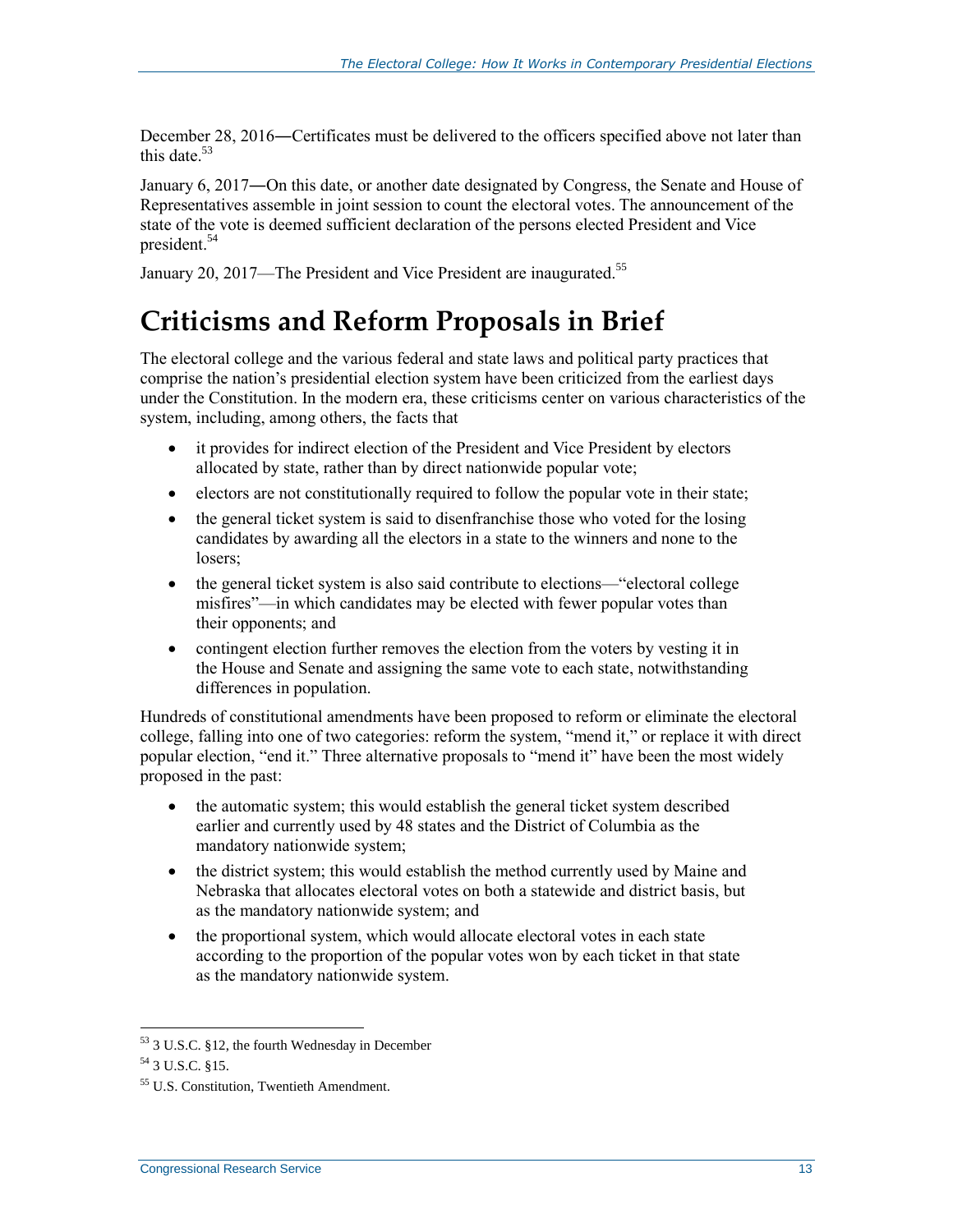All three of these reform proposals would retain electoral votes, but eliminate the office of elector, and thus eliminate the possibility of faithless electors.

Under direct popular election, the candidates winning the most popular votes nationwide would be elected. Under most direct election proposals a simple plurality of the nationwide popular vote total would be sufficient to elect the President and Vice President, but some versions would set the plurality threshold at 40% of the popular vote, while others would require a majority to  $elect$ <sup>56</sup>

From the late 1940s through 1979, Congress considered numerous electoral college reform measures. Constitutional amendments that proposed to reform or eliminate the system were the subject of hearings in the Senate and House Judiciary Committees on 17 different occasions during this period, while such proposals were debated in the full Senate on five occasions and twice in the House in these years. Electoral college-related amendments were approved by the necessary two-thirds majority twice in the Senate and once in the House, but never in the same Congress.<sup>57</sup> Since that time, legislative interest in electoral college reform has waned: no amendment to reform the electoral college has been introduced since the  $107<sup>th</sup>$  Congress,<sup>58</sup> while no proposed amendment to establish direct popular election has been introduced since the  $112<sup>th</sup>$ Congress.<sup>59</sup> In recent years, reform efforts have tended to originate on the state level. Proposals introduced in several state legislatures over the past decade would have substituted one of two versions of the district system or a proportional system in those states. None of these measures, however, has been implemented.

Another contemporary effort centers on the National Popular Vote campaign (NPV), a nongovernmental initiative. NPV seeks to establish direct popular election of the President and Vice President through an interstate compact, rather than by constitutional amendment.<sup>60</sup> Under the compact's provisions, the electoral college would remain, but the NPV members pledge to use their authority to appoint electors "in such manner as the Legislature thereof may direct" to choose in their states the ticket of electors committed to the candidates that gain *the most votes nationwide regardless of the popular vote results in their state*. Assuming all 50 states joined the NPV compact, this would arguably deliver a unanimous electoral college decision for the candidates winning the most popular votes. $^{61}$  The compact, however, would take effect only when states controlling a majority of the college, that is, 270 or more electoral votes, approve the plan. Between 2007 and 2014, 10 states and the District of Columbia joined the compact. They are allocated a total of 165 electoral votes, 61% of the 270 vote majority that would be required for the compact to be implemented. $62$  According to National Popular Vote, Inc., the national

<sup>56</sup> For additional information on reform proposals, please consult CRS Report R43824, *Electoral College Reform: Contemporary Issues for Congress*, by Thomas H. Neale.

<sup>57</sup> For a detailed examination and analysis of these efforts, see Peirce and Longley, *The People's President: The Electoral College in American History and the Direct Vote Alternative*, rev. ed. pp. 131-206.

<sup>&</sup>lt;sup>58</sup> In the 107<sup>th</sup> Congress: H.J.Res. 1, 107<sup>th</sup> Congress, introduced by Rep. Clyburn, proposed a district system reform. H.J.Res. 17 and H.J.Res 18, introduced by Rep. Engel, proposed a proportional system reform.

 $59$  In the 112<sup>th</sup> Congress, H.J.Res. 36, introduced by Rep. Jesse Jackson, Jr., proposed direct popular election.

<sup>&</sup>lt;sup>60</sup> For more detailed information and analysis of the National Popular Vote Initiative, please consult CRS Report R43823, *The National Popular Vote Initiative: Direct Election of the President by Interstate Compact*, by Thomas H. Neale and Andrew Nolan.

 $61$  The potential for faithless electors would, however, continue.

<sup>62</sup> "61% of the Way to Activating the National Popular Vote Bill," National Popular Vote website, at http://www.nationalpopularvote.com/status. The following states, listed in chronological order of their accession, are current signatories of the National Popular Vote Interstate Compact: Hawaii (4 electoral votes), 2008; Illinois (20 electoral votes), 2008; Maryland (10 electoral votes), 2008; New Jersey (14 electoral votes), 2008; Washington (12 (continued...)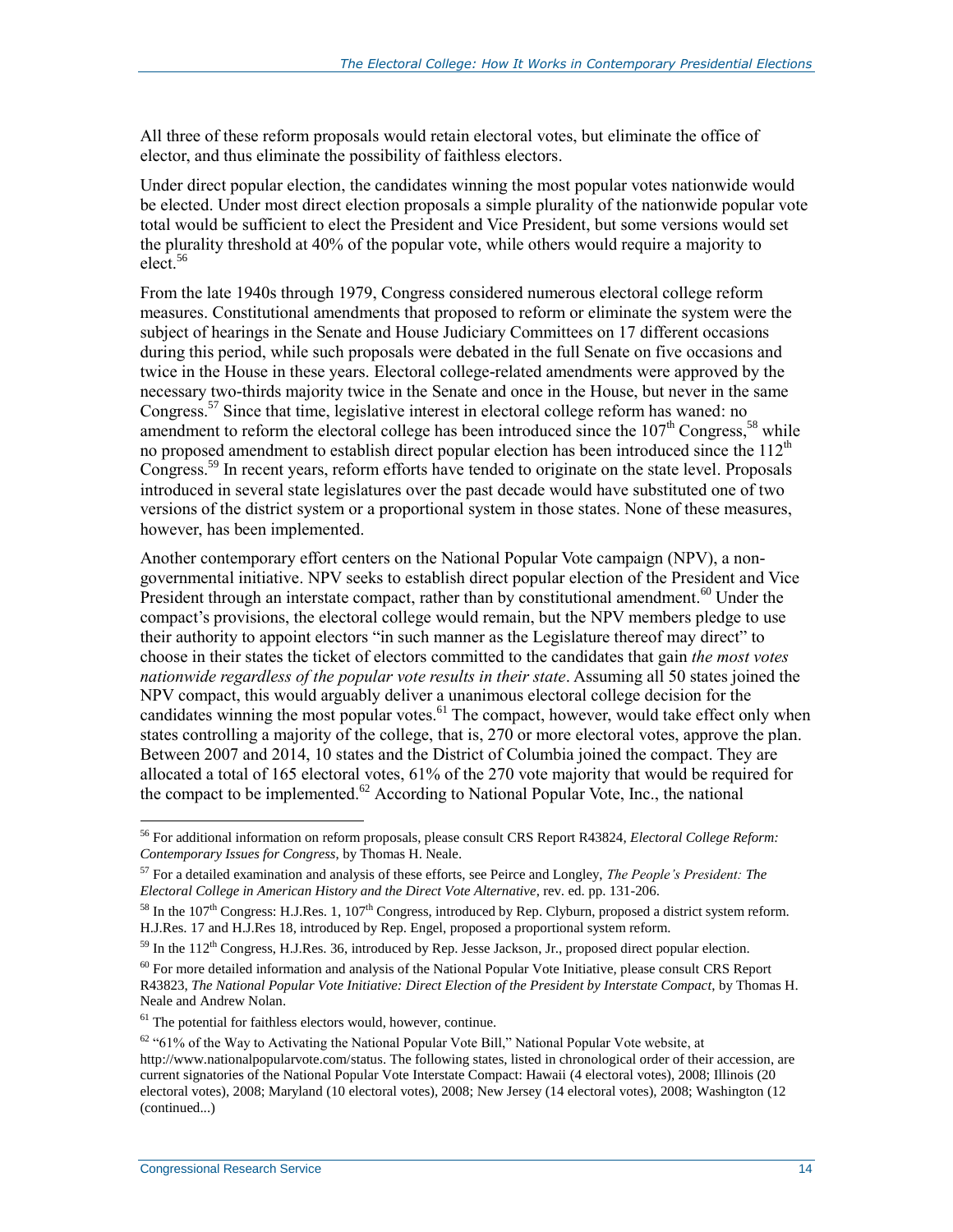advocacy group for the NPV initiative, the compact has been introduced in all 50 states and the District of Columbia, and is currently under consideration in nine states that are allocated a total 104 electoral votes. 63

## **Concluding Observations**

The electoral college system has demonstrated both durability and adaptability during more than two centuries of government under the U.S. Constitution. Although its constitutional elements have remained largely unchanged since ratification of the Twelfth Amendment, the electoral college has never worked as the founders planned. The historical record reveals that they intended it to be an indirect, deliberative selection process, carefully filtered from political considerations, with the degree of voter participation left to the discretion of the state legislatures. Instead, it accommodated the demands of an increasingly democratic and political party-dominated presidential election system, ultimately evolving into an improvised yet enduring assemblage of constitutional provisions, state laws, political party practices, and traditions.

The Constitution sets the size of the electoral college, the allocation of electors among the states, the margin of votes needed to win, and procedures for contingent election. Federal law establishes the quadrennial schedule that prescribes the times when presidential elections are held, and when electoral votes are cast in the states and then counted and recorded in Congress. It also sets procedures for each of these stages in the election process. State law provides who shall vote for electors, how elector-candidates shall be nominated, how electoral votes shall be awarded, and, in some states, seeks to prohibit or discourage faithless electors.

While this arrangement may not work as the founders intended, it has elected the presidential candidate who arguably enjoyed the greatest public support in 53 of 57 elections under the Constitution—a "success rate" of 92.8%. While public opinion has consistently and historically favored direct popular election,<sup>64</sup> electoral college reform does not appear to be an urgent public issue at present. Given the stringent requirements faced by all proposed constitutional amendments, the decline in congressional proposals for reform, and the slow progress of the National Popular Vote Initiative, the electoral college system seems likely to remain in place unless or until its alleged failings become so compelling that a broad consensus in favor of reform or abolition emerges among the public and in Congress and the states.

<sup>(...</sup>continued)

electoral votes), 2009; Massachusetts (11 electoral votes), 2010; District of Columbia (3 electoral votes), 2010; Vermont (3 electoral votes), 2011; California (55 electoral votes), 2011; Rhode Island (four electoral votes), 2013; and New York (29 electoral votes), 2014.

 $63$  The NPV Interstate Compact is currently under consideration in the following states, which are allocated a total of 104 electoral votes: Alaska (three electoral votes), Arizona (11 electoral votes), Georgia (16 electoral votes), Michigan (16 electoral votes), Minnesota (10 electoral votes), Missouri (10 electoral votes), Oklahoma (7 electoral votes), Pennsylvania (20 electoral votes), Tennessee (11 electoral votes). Source: "Progress in the States," National Popular Vote website, at http://www.nationalpopularvote.com/states, and various state legislative websites.

<sup>64</sup> In January 2013, the Gallup Poll reported that 63% of respondents favored an amendment providing for direct popular election, while 29% favored retention of the electoral college. This finding mirrors those recorded by Gallup as early as 1967. See: Lydia Saad, "Americans Call for Term Limits, End to Electoral College," *The Gallup Poll*, January 18, 2013, at, http://www.gallup.com/poll/159881/americans-call-term-limits-end-electoral-college.aspx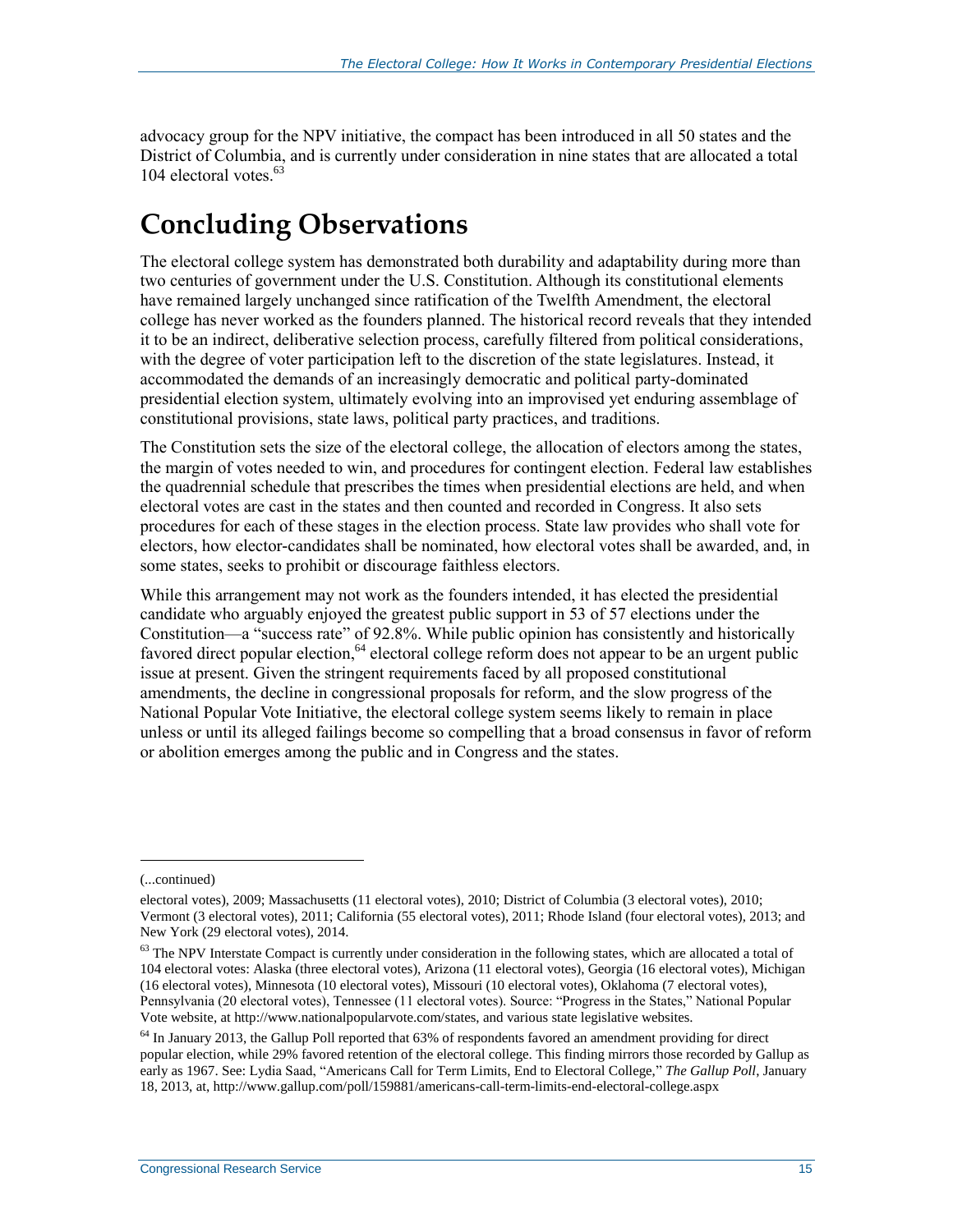## <span id="page-19-0"></span>**Appendix. Electoral Vote Allocation by States and the District of Columbia**

#### <span id="page-19-1"></span>**Figure A-1. Map of State Electoral Vote Allocations, Presidential Elections of 2012, 2016, and 2020**



**Source:** Compiled by the Congressional Research Service

<span id="page-19-2"></span>**Table A-1. Electoral Vote Allocation by States and the District of Columbia, Presidential Elections of 2012, 2016, and 2020**

| State   | <b>Electors</b> | <b>State</b> | <b>Electors</b> | <b>State</b> | <b>Electors</b> |
|---------|-----------------|--------------|-----------------|--------------|-----------------|
| Alabama |                 | Kentucky     |                 | North Dakota |                 |